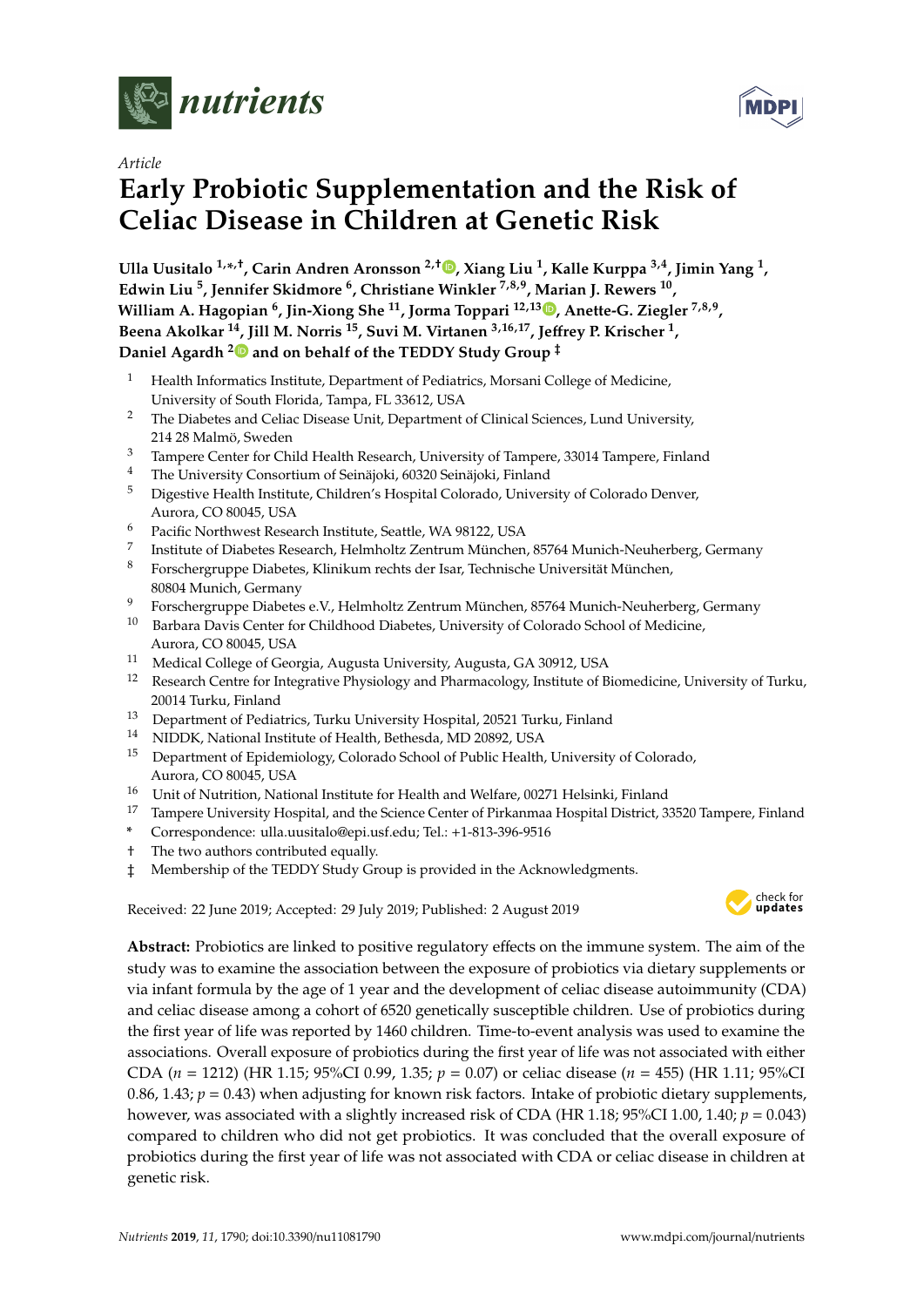**Keywords:** probiotics; dietary supplements; infant formula; celiac disease autoimmunity; celiac disease

#### **1. Introduction**

Probiotics have been defined as live organisms which confer a health benefit to the host when administered in adequate amounts [\[1\]](#page-11-0). There is a long history of safe use of selected microbes in foods, but the vulnerability of certain immunocompromised populations should be taken into consideration before probiotic supplementation [\[2\]](#page-11-1). Administration of probiotics to healthy infants is considered to be safe [\[3,](#page-11-2)[4\]](#page-11-3) and is assumed to have a positive effect on the regulation of the immune system. Probiotic supplementation has long been used for its preventive effects, e.g., on atopic eczema [\[5](#page-11-4)[,6\]](#page-11-5) and to improve and maintain gastrointestinal health [\[7\]](#page-11-6). Whether probiotics are beneficial against colic pain and decrease the related crying time in young infants remains a controversial topic [\[8–](#page-11-7)[11\]](#page-11-8). Nevertheless, supplementation of infant diets with probiotics has become more common worldwide during the recent years. For instance, a considerable increase in probiotic supplement use has been observed in Sweden since 2004 [\[12,](#page-11-9)[13\]](#page-12-0), while infants in Finland have been commonly given probiotics since the late 1990s [\[14\]](#page-12-1). Despite the increase in probiotic use, their mechanisms of action have not entirely been established. Furthermore, it has been suggested that dead bacteria and their components can also exhibit probiotic properties, in addition to probiotics and probiotic metabolites [\[15\]](#page-12-2).

Celiac disease is a chronic autoimmune disease of the small bowel, characterized by villous atrophy and inflammation of the intestinal mucosa [\[16\]](#page-12-3). Early infant feeding, with emphasis on gluten intake, influences risk [\[17\]](#page-12-4). While gluten is the necessary antigen for celiac disease to develop, there is some evidence that various environmental exposures such as repeated gastrointestinal infections may also trigger the disease [\[18](#page-12-5)[–20\]](#page-12-6), either on their own or in interaction with gluten exposure [\[21\]](#page-12-7). Certain changes in gut microbiota composition, as well as the development and maturity level of the gut microbiota, have been linked to celiac disease [\[21,](#page-12-7)[22\]](#page-12-8). Some previous studies have also shown that probiotics are beneficial for children who suffer from this autoimmune disorder [\[23](#page-12-9)[,24\]](#page-12-10).

We previously demonstrated that early exposure of probiotics may decrease the risk of type 1 diabetes (T1D) related autoimmunity among at-risk children in the ongoing prospective, The Environmental Determinants of the Diabetes in the Young (TEDDY) birth cohort study [\[12\]](#page-11-9) which is a multi-national longitudinal observational study with the goal of identifying environmental factors associated with T1D and celiac disease. To date there is no prospective study showing that probiotics may prevent celiac disease. The aim of this study was to examine whether the timing of initial probiotic exposure during the first year of life is associated with the risk of celiac disease autoimmunity (CDA) and celiac disease in the TEDDY study.

#### **2. Materials and Methods**

#### *2.1. Study Population*

The TEDDY study involves 6 clinical research centers located in Colorado, Georgia, and Washington in the U.S. and in Finland, Germany, and Sweden in Europe. All sites follow the same study protocol including scheduled visits every 3rd month until the age of 4 years and every 6th month thereafter until 15 years of age [\[25\]](#page-12-11). Between September 2004 and February 2010, the TEDDY study screened 424,788 newborns infants of whom 21,589 infants fulfilled the inclusion criteria based on the Human Leukocyte Antigen (HLA) genotyping (Supplemental Table S1). Among those eligible children, 8676 children were enrolled in the prospective cohort study. For this study we only included children with selected HLA genotypes: DR3/3, DR3/4, DR4/4, and DR4/8 who had been screened for tissue transglutaminase autoantibodies (tTGA) (*n* = 6520) (Figure S1). As of July 2017, 6520 children had been followed to a median (interquartile range (IQR)) age of 8.7 (7.4–10.2) years and included for this study.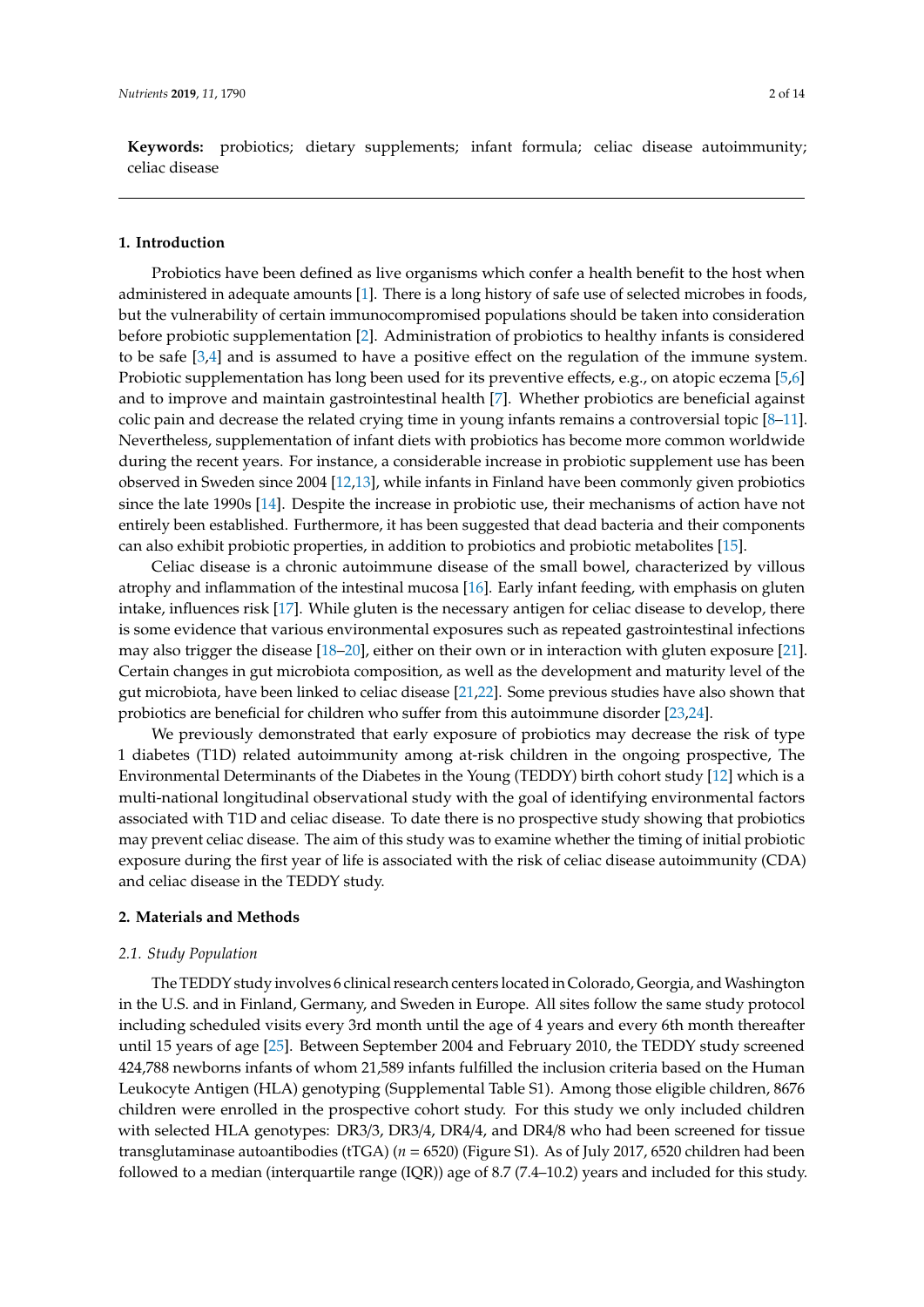For all study participants, separate written informed consent for genetic screening and participation in the follow-up study were obtained from a parent or primary caregiver before they participated in the study. The study was conducted in accordance with the Declaration of Helsinki, and the protocol was

# *2.2. Screening for Celiac Disease Related Autoimmunity (CDA) and Celiac Disease*

Evaluation Committee formed by the National Institutes of Health.

Annual screening for celiac disease starts with tTGA at 2 years of age, as previously described [\[26\]](#page-12-12). Children who are tTGA positive are re-tested after 3–6 months and defined as having CDA if persistently tTGA positive in two consecutive samples. In addition, children who tested tTGA positive had their serum samples retrospectively analyzed. Samples from as early as 3 months of age were available in order to determine the closest time-point of seroconversion. Caregivers to children with CDA were referred to their health care provider for further evaluation of celiac disease. For the purpose of this study, celiac disease was defined as biopsy proven (i.e., an intestinal biopsy showing a Marsh score  $\geq 2$ ) or having a persistently tTGA level of  $\geq$ 100 units if a biopsy was not performed [\[27\]](#page-12-13).

approved by local Ethics Committees and Institutional Review Boards and monitored by an External

## *2.3. Information on Characteristics, Diet and Health of the Study Population*

Information about basic demographic characteristics of the mother and her newborn baby was received from the infant screening form. A questionnaire was mailed to the home of the mother prior to the first clinic visit (3 to 4.5 months postpartum). This questionnaire contained questions regarding illnesses during pregnancy, mother's use of medications and dietary supplements, smoking status, and maternal body mass index (BMI) before pregnancy. After enrollment, families received a questionnaire on the mode of delivery and the child's early diet, including use of probiotics between 0 to 3 months of age. Information about the mother's education and the birth order of the child was received from the primary caretaker questionnaire at the 9-month clinic visit. Parents were advised to consistently maintain a diary after the first clinic visit in order to collect information on child illnesses and diet. The child's age at the start and end of probiotic supplementation and/or infant formula, as well as of each type of formula, were recorded. Probiotic exposure was defined as the timing of first probiotic introduction of either via dietary supplement or infant formula. Species of probiotics in supplements and infant formulas were examined based on the composition of the self- reported brand name products. The majority of the probiotic bacteria in dietary supplements and infant formulas taken by the TEDDY children consisted of *Lactobacillus reuteri* and *Lactobacillus rhamnosus*, although 17% of the families were not able to identify the brand name of the probiotics they used. The latter was more likely to occur during the first 3 months of age, when the information on probiotic intake was recalled retrospectively. Study nurses reviewed the questionnaires and diaries during the family's clinic visit or over the phone every 3 months to minimize missing or inaccurate information.

#### *2.4. Statistical Methods*

Time-to-event analysis with Cox proportional hazards (PH) modeling was performed to examine the overall probiotic exposure and timing in the first year of life in relation to the risk of CDA and celiac disease. The magnitudes of the associations were described by hazard ratios (HR) with 95% confidence intervals (CI). The Cox PH models were adjusted for known risk factors for celiac disease including sex, HLA genotype, family history of celiac disease (first-degree relative (FDR) with celiac disease vs. not), and country (as strata). In addition, Cox PH models were adjusted for potential confounders associated with both probiotics use and CDA or celiac disease, including birth year, mode of delivery, mother's education, duration of exclusive breastfeeding, and child's diarrhea status in the first 3 months.

Probiotic exposure in the first year of life was incorporated into the Cox PH model in two ways: (a) probiotic exposure was categorized as binary (yes vs. no): probiotics users vs. non-users, and (b) source of probiotic exposure was categorized into three groups: dietary supplements, infant formula,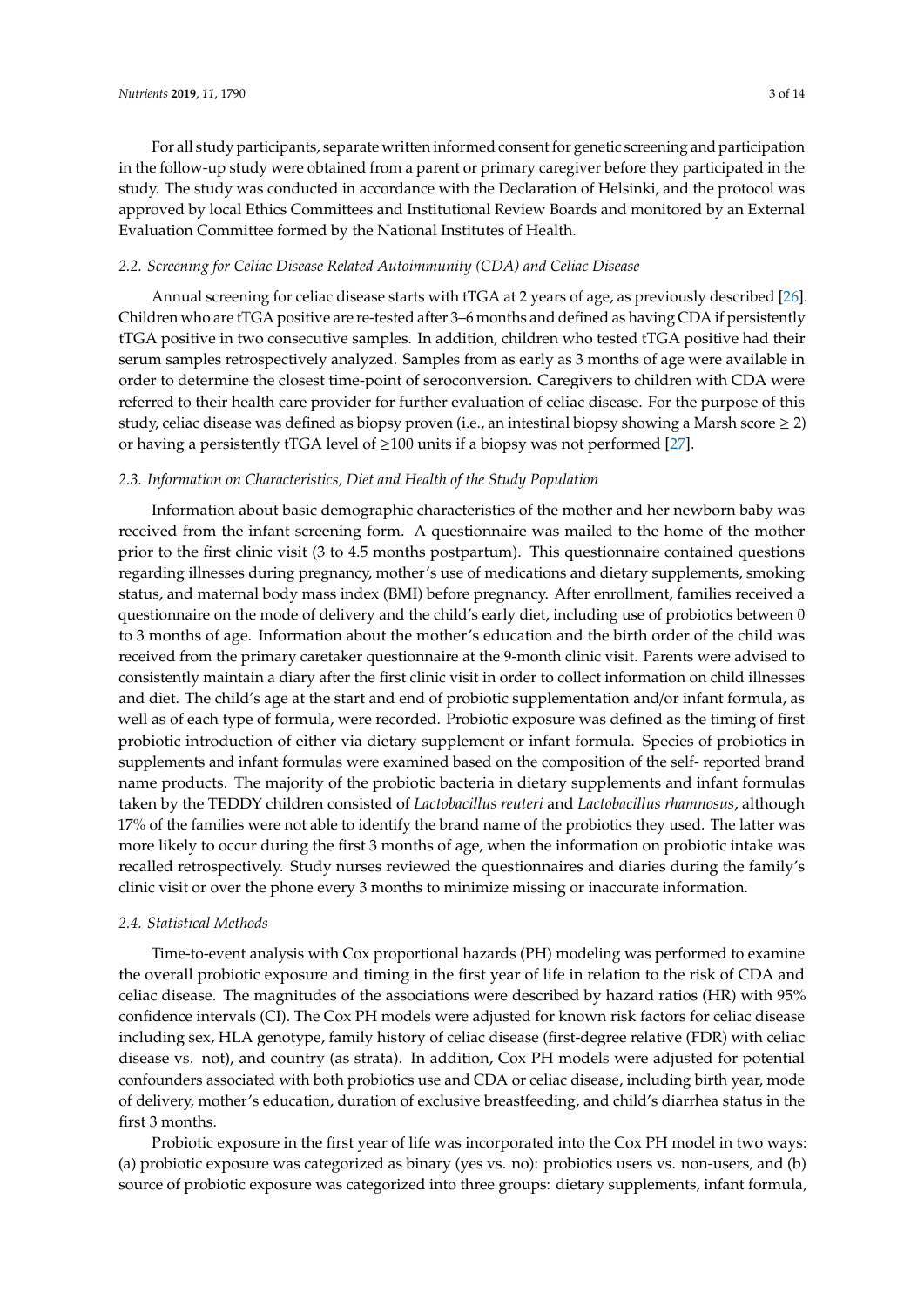or none. Among probiotics users, the age at first probiotic exposure was examined as a continuous variable in the Cox PH model. Analyses were carried out using the Statistical Analysis System software (version 9.4; SAS Institute, Cary, NC, USA).

#### **3. Results**

#### *3.1. Study Population*

During follow-up, 1212 (18.6%) children were identified as having CDA at a median (IQR) age of 3.3 (2.2–5.0) years (range 0.9–11.5 years), while 455 (7.0%) children were diagnosed with celiac disease at a median (IQR) age of 4.3 (3.2–6.2) years (range 1.2–12.5 years). The characteristics of the children by the status of CDA or celiac disease are presented in Table [1.](#page-4-0)

**Table 1.** Characteristics of the study participants by status of celiac disease autoimmunity (CDA) and of celiac disease.

|                                                                      | Developed CDA<br>$(n = 1212)$ | Did not Develop<br>$CDA (n = 5308)$ | <b>Developed Celiac</b><br>Disease $(n = 455)$ | Did not Develop Celiac<br>Disease ( $n = 6065$ ) |  |
|----------------------------------------------------------------------|-------------------------------|-------------------------------------|------------------------------------------------|--------------------------------------------------|--|
| Country                                                              |                               |                                     |                                                |                                                  |  |
| $-US$                                                                | 437 (36.1)                    | 2195 (41.4)                         | 135 (29.7)                                     | 2497 (41.2)                                      |  |
| -Finland                                                             | 257 (21.2)                    | 1227 (23.1)                         | 85 (18.7)                                      | 1399 (23.1)                                      |  |
| -Germany                                                             | 58 (4.8)                      | 289 (5.4)                           | 17(3.7)                                        | 330 (5.4)                                        |  |
| -Sweden                                                              | 460 (37.9)                    | 1597 (30.1)                         | 218 (47.9)                                     | 1839 (30.3)                                      |  |
| Family member with<br>celiac disease                                 | 123 (10.1)                    | 136(2.6)                            | 76 (16.7)                                      | 183(3.0)                                         |  |
| Sex, male                                                            | 517 (42.7)                    | 2815 (53.0)                         | 167(36.7)                                      | 3165 (52.2)                                      |  |
| HLA DR-DQ genotype                                                   |                               |                                     |                                                |                                                  |  |
| -DR4-DQ8/DR4-DQ8                                                     | 230 (19.0)                    | 2235 (42.1)                         | 73 (16.0)                                      | 2392 (39.5)                                      |  |
| -DR3-DQ2/DR4-DQ8                                                     | 477 (39.4)                    | 2176 (41.0)                         | 153 (33.7)                                     | 2500 (41.2)                                      |  |
| -DR3-DQ2/DR3-DQ2                                                     | 505 (41.6)                    | 897 (16.9)                          | 229 (50.3)                                     | 1173 (19.3)                                      |  |
| Birth year                                                           |                               |                                     |                                                |                                                  |  |
| $2004 - 5$                                                           | 217 (17.9)                    | 856 (16.1)                          | 105(23.0)                                      | 968 (16.0)                                       |  |
| 2006                                                                 | 243 (20.0)                    | 887 (16.7)                          | 76 (16.7)                                      | 1054 (17.4)                                      |  |
| 2007                                                                 | 244 (20.1)                    | 1141 (21.5)                         | 90 (19.8)                                      | 1295 (21.3)                                      |  |
| 2008                                                                 | 220 (18.2)                    | 1104 (20.8)                         | 80 (17.6)                                      | 1244 (20.5)                                      |  |
| 2009-10                                                              | 288 (23.8)                    | 1320 (24.9)                         | 104 (22.9)                                     | 1504 (24.8)                                      |  |
| Mode of delivery-<br>Cesarean section                                |                               |                                     |                                                |                                                  |  |
| Yes                                                                  | 262 (21.6)                    | 1394 (26.3)                         | 85 (18.7)                                      | 1571 (25.9)                                      |  |
| No                                                                   | 950 (78.4)                    | 3910 (73.7)                         | 370 (81.3)                                     | 4490 (74.1)                                      |  |
| Mother's education<br>-more than high school                         | 1016 (85.2)                   | 4203 (81.5)                         | 368 (82.5)                                     | 4851 (82.1)                                      |  |
| Duration of exclusive<br>breastfeeding at least<br>3 months          | 363 (30.0)                    | 1275 (24.0)                         | 143 (31.4)                                     | 1495 (24.7)                                      |  |
| Exposure to probiotics<br>by the age of 12 months                    | 281 (23.2)                    | 1179 (22.2)                         | 99 (21.8)                                      | 1361(22.4)                                       |  |
| Source of first exposure<br>to probiotics by the age<br>of 12 months |                               |                                     |                                                |                                                  |  |
| -Dietary supplement                                                  | 238 (19.6)                    | 949 (17.9)                          | 83 (18.3)                                      | 1104 (18.2)                                      |  |
| -Infant formula                                                      | 42(3.5)                       | 228(4.3)                            | 16(3.5)                                        | 254 (4.2)                                        |  |
| -Both                                                                | 1(0.1)                        | 2(0.0)                              | 0(0.0)                                         | 3(0.0)                                           |  |
| Age (weeks) at first<br>probiotic exposure<br>among probiotics users |                               |                                     |                                                |                                                  |  |
| median (Q1-Q3)                                                       | 5(2, 26)                      | 6(2, 19)                            | 5(3, 26)                                       | 6(2, 20)                                         |  |
| mean (SD)                                                            | 13.4 (14.7)                   | 12.1 (13.2)                         | 14.5(15.3)                                     | 12.2(13.3)                                       |  |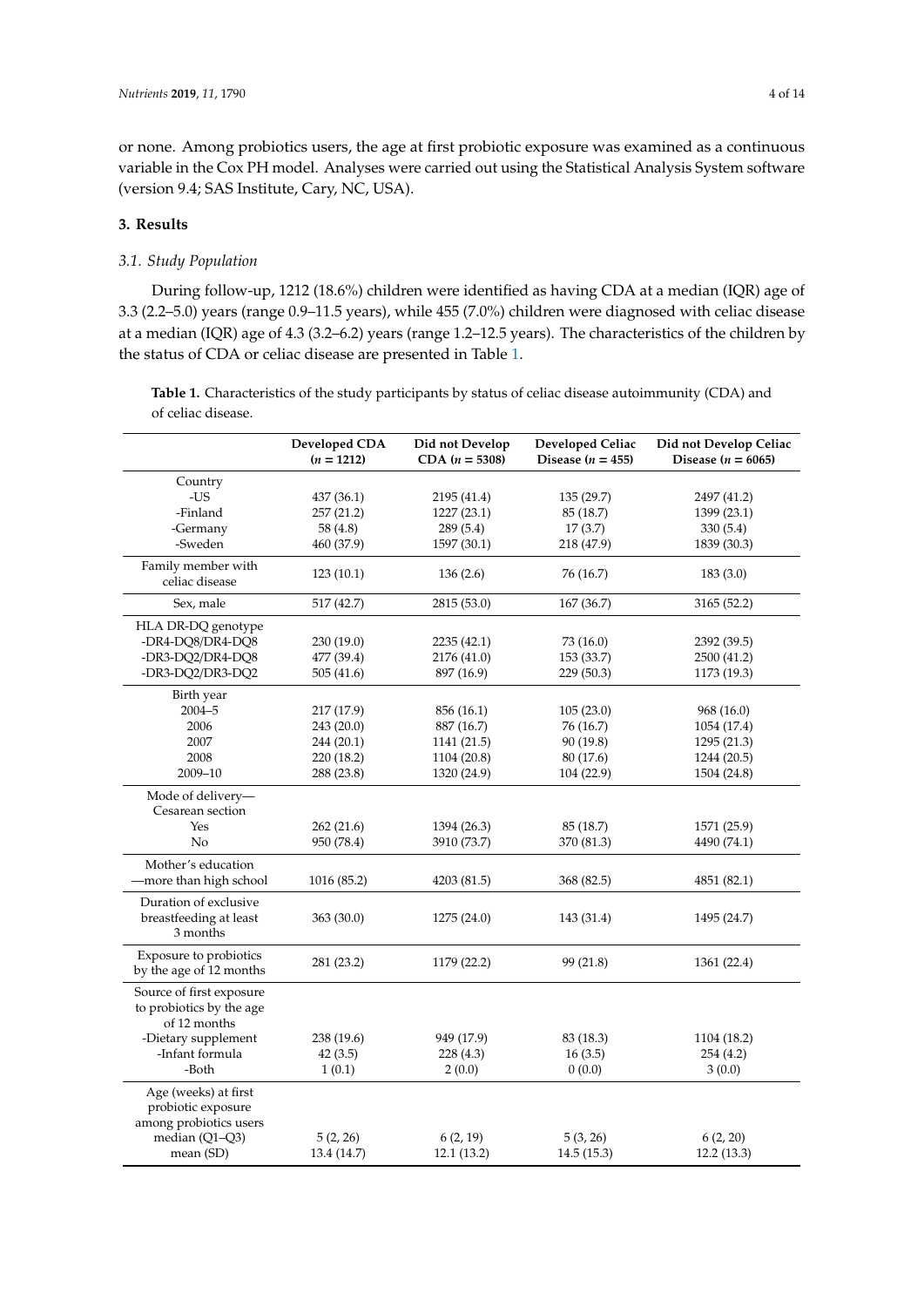<span id="page-4-0"></span>

|                                                                                                                                                          | Developed CDA<br>$(n = 1212)$ | Did not Develop<br>$CDA (n = 5308)$ | Developed Celiac<br>Disease $(n = 455)$ | Did not Develop Celiac<br>Disease $(n = 6065)$ |
|----------------------------------------------------------------------------------------------------------------------------------------------------------|-------------------------------|-------------------------------------|-----------------------------------------|------------------------------------------------|
| Age (weeks) at first<br>probiotic exposure<br>among probiotics users<br>with first exposure from<br>dietary supplements<br>median $(O1-O3)$<br>mean (SD) | 4(2, 20)<br>12.5(14.5)        | 5(3, 17)<br>11.8(13.3)              | 4(2, 26)<br>13.6(15.4)                  | 5(2, 17)<br>11.8(13.4)                         |
| Age (weeks) at first<br>probiotic exposure<br>among probiotics users<br>with first exposure from<br>infant formula<br>median $(Q1-Q3)$<br>mean $(SD)$    | 20(4, 28)<br>19.0 (14.9)      | 9(2, 24)<br>13.4(12.6)              | 22(4, 26)<br>19.0(14.4)                 | 10(2, 24)<br>14.0(13.0)                        |

**Table 1.** *Cont.*

Data are presented as number (percentage) unless otherwise indicated.

## *3.2. Probiotic Use*

A total of 1460 children were exposed to probiotics via dietary supplements or infant formula during the first year of life. The characteristics of the children by the source of probiotic exposure in the first year of life are presented in Table [2.](#page-6-0) The participants' characteristics that were positively associated with probiotics use during the first year of life were country (*p* < 0.001), later birth year (*p* < 0.001), mode of delivery (other than Cesarean section) (*p* = 0.012), being the first born child (*p* < 0.001), older maternal age ( $p = 0.001$ ), higher maternal education ( $p < 0.001$ ), not smoking during pregnancy ( $p = 0.005$ ), maternal probiotic use during pregnancy  $(p < 0.001)$ , shorter duration of exclusive breastfeeding  $(p < 0.001)$ , antibiotic use  $(p < 0.001)$ , diarrhea during the first 3 months  $(p < 0.001)$ , gastrointestinal infections ( $p < 0.001$ ), and lower incidence of common cold during the first 3 months ( $p = 0.006$ ) (Table [2\)](#page-6-0). There was a considerable increase in probiotics use by birth year in Sweden (Figure S2) when compared to other countries where there was not as much difference in the probiotics use across the study years.

|                                      | <b>Source of First Probiotic Exposure</b><br>among Probiotics Users during the<br>First Year of Life <sup>a</sup> |                               | Non-Users of<br>Probiotics ( $n = 5060$ ) | p <sup>b</sup> | p <sup>c</sup> |
|--------------------------------------|-------------------------------------------------------------------------------------------------------------------|-------------------------------|-------------------------------------------|----------------|----------------|
|                                      | <b>Dietary</b><br>Supplements<br>$(n = 1187)$                                                                     | Infant Formula<br>$(n = 270)$ |                                           |                |                |
| Country                              |                                                                                                                   |                               |                                           | < 0.001        | < 0.001        |
| US.                                  | 119(10.0)                                                                                                         | 49(18.1)                      | 2464 (48.7)                               |                |                |
| Finland                              | 776 (65.4)                                                                                                        | 29(10.7)                      | 678 (13.4)                                |                |                |
| Germany                              | 10(0.8)                                                                                                           | 154 (57.0)                    | 182(3.6)                                  |                |                |
| Sweden                               | 282(23.8)                                                                                                         | 38(14.1)                      | 1736 (34.3)                               |                |                |
| Family member with<br>celiac disease |                                                                                                                   |                               |                                           | 0.736          | 0.600          |
| Yes                                  | 62(5.2)                                                                                                           | 8(3.0)                        | 189(3.7)                                  |                |                |
| No                                   | 1125 (94.8)                                                                                                       | 262 (97.0)                    | 4871 (96.3)                               |                |                |
| Sex                                  |                                                                                                                   |                               |                                           | 0.814          | 0.472          |
| Male                                 | 614 (51.7)                                                                                                        | 133 (49.3)                    | 2584 (51.1)                               |                |                |
| Female                               | 573 (48.3)                                                                                                        | 137 (50.7)                    | 2476 (48.9)                               |                |                |

**Table 2.** Characteristics of probiotics users by source of first exposure and non-users during the first year of life.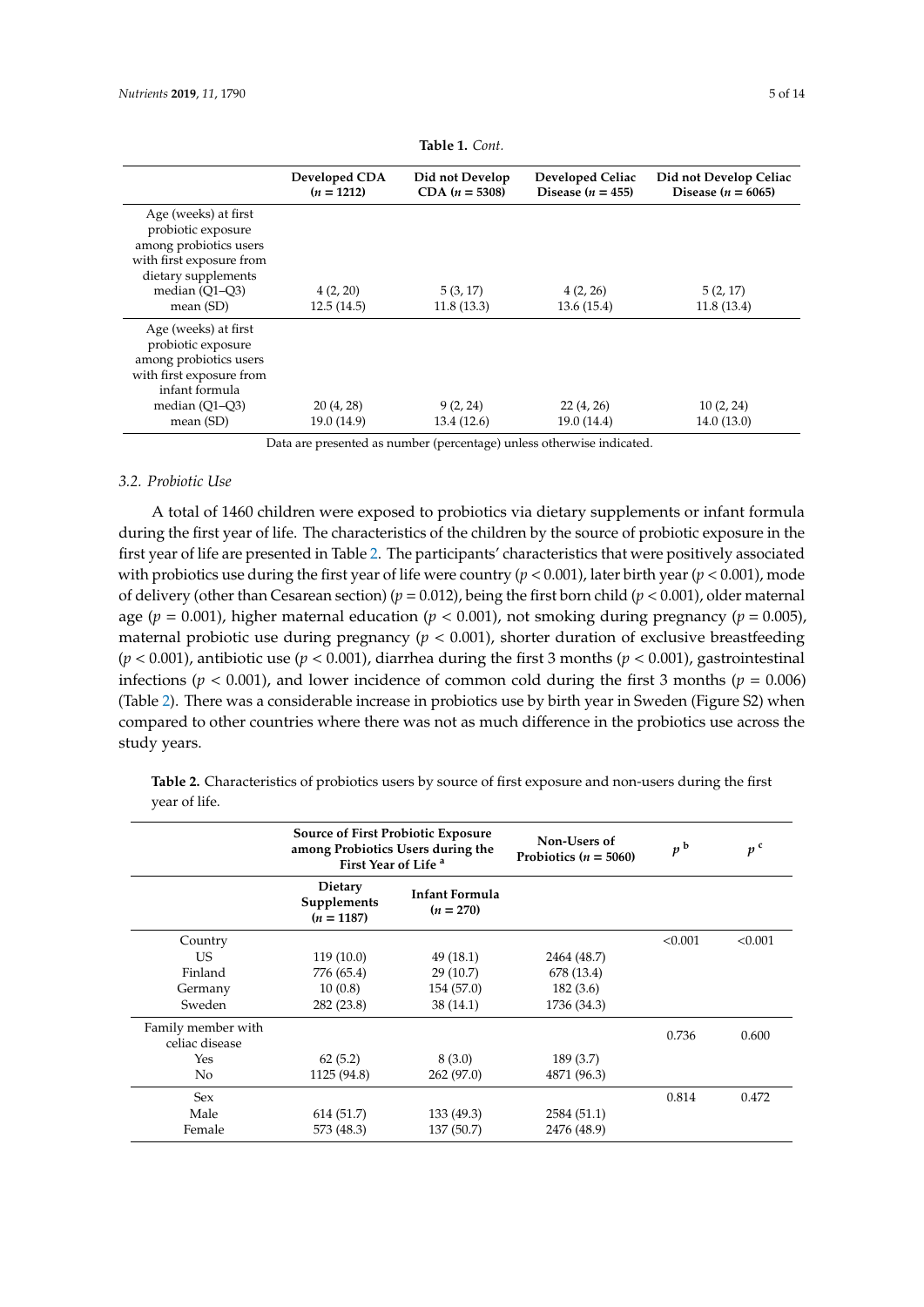|                                        | <b>Source of First Probiotic Exposure</b><br>among Probiotics Users during the<br>First Year of Life <sup>a</sup> |                               | Non-Users of<br>Probiotics ( $n = 5060$ ) | p <sup>b</sup> | p <sup>c</sup> |
|----------------------------------------|-------------------------------------------------------------------------------------------------------------------|-------------------------------|-------------------------------------------|----------------|----------------|
|                                        | Dietary<br>Supplements<br>$(n = 1187)$                                                                            | Infant Formula<br>$(n = 270)$ |                                           |                |                |
| HLA DR-DQ genotype                     |                                                                                                                   |                               |                                           | 0.533          | 0.061          |
| -DR4-DQ8/DR4-DQ8                       | 519 (43.7)                                                                                                        | 83 (30.7)                     | 1862 (36.8)                               |                |                |
| -DR3-DQ2/DR4-DQ8                       | 446 (37.6)                                                                                                        | 137 (50.7)                    | 2069 (40.9)                               |                |                |
| -DR3-DQ2/DR3-DQ2                       | 222 (18.7)                                                                                                        | 50(18.5)                      | 1129 (22.3)                               |                |                |
| Birth year                             |                                                                                                                   |                               |                                           | < 0.001        | < 0.001        |
| $2004 - 5$                             | 97(8.2)                                                                                                           | 45 (16.7)                     | 930 (18.4)                                |                |                |
| 2006                                   | 168 (14.2)                                                                                                        | 38 (14.1)                     | 924 (18.3)                                |                |                |
| 2007                                   | 260 (21.9)                                                                                                        | 47 (17.4)                     | 1077 (21.3)                               |                |                |
| 2008                                   | 272 (22.9)                                                                                                        | 64 (23.7)                     | 988 (19.5)                                |                |                |
| $2009 - 10$                            | 390 (32.9)                                                                                                        | 76 (28.1)                     | 1141 (22.5)                               |                |                |
| Mode of delivery:<br>Cesarean section  |                                                                                                                   |                               |                                           | 0.012          | 0.281          |
| Yes                                    | 238(20.1)                                                                                                         | 99 (36.7)                     | 1319 (26.1)                               |                |                |
| No                                     | 949 (79.9)                                                                                                        | 171 (63.3)                    | 3737 (73.9)                               |                |                |
|                                        |                                                                                                                   |                               |                                           |                |                |
| Birth order, first child               |                                                                                                                   |                               |                                           | < 0.001        | 0.314          |
| Yes<br>$\rm No$                        | 575 (50.0)                                                                                                        | 131 (50.0)                    | 2127 (43.4)                               |                |                |
|                                        | 575 (50.0)                                                                                                        | 131 (50.0)                    | 2778 (56.6)                               |                |                |
| Mother's age at                        |                                                                                                                   |                               |                                           | 0.001          | 0.177          |
| delivery (years)                       |                                                                                                                   |                               |                                           |                |                |
| $\leq$ 24                              | 107(9.0)                                                                                                          | 18(6.7)                       | 604 (11.9)                                |                |                |
| $25 - 29$                              | 402 (33.9)                                                                                                        | 73 (27.0)                     | 1437 (28.4)                               |                |                |
| $30 - 34$                              | 424 (35.7)                                                                                                        | 113 (41.9)                    | 1798 (35.5)                               |                |                |
| >34                                    | 254 (21.4)                                                                                                        | 66 (24.4)                     | 1221 (24.1)                               |                |                |
| Mother's education                     |                                                                                                                   |                               |                                           | < 0.001        | 0.133          |
| High school or less                    | 123(10.6)                                                                                                         | 36 (13.8)                     | 974 (19.8)                                |                |                |
| More than high school                  | 1038 (89.4)                                                                                                       | 225 (86.2)                    | 3954 (80.2)                               |                |                |
| Maternal                               |                                                                                                                   |                               |                                           |                |                |
| pre-pregnancy body                     |                                                                                                                   |                               |                                           | 0.462          | 0.278          |
| mass index                             |                                                                                                                   |                               |                                           |                |                |
| $\leq$ 25                              | 776 (66.6)                                                                                                        | 180 (67.2)                    | 3057 (61.6)                               |                |                |
| $>25$                                  | 390 (33.4)                                                                                                        | 88 (32.8)                     | 1905 (38.4)                               |                |                |
| Smoking during                         |                                                                                                                   |                               |                                           | 0.005          | 0.334          |
| pregnancy                              |                                                                                                                   |                               |                                           |                |                |
| Yes                                    | 119 (10.2)                                                                                                        | 34 (12.6)                     | 552 (11.0)                                |                |                |
| No                                     | 1052 (89.8)                                                                                                       | 236 (87.4)                    | 4460 (89.0)                               |                |                |
| Maternal antibiotic use                |                                                                                                                   |                               |                                           | 0.363          | 0.605          |
| during pregnancy                       |                                                                                                                   |                               |                                           |                |                |
| Yes                                    | 289 (24.7)                                                                                                        | 55(20.4)                      | 1122 (22.4)                               |                |                |
| No                                     | 882 (75.3)                                                                                                        | 215(79.6)                     | 3896 (77.6)                               |                |                |
| Maternal probiotics                    |                                                                                                                   |                               |                                           | < 0.001        | 0.317          |
| use during pregnancy                   |                                                                                                                   |                               |                                           |                |                |
| Yes                                    | 91(7.7)                                                                                                           | 13(4.8)                       | 148 (2.9)                                 |                |                |
| No                                     | 1096 (92.3)                                                                                                       | 257 (95.2)                    | 4912 (97.1)                               |                |                |
| Duration of exclusive<br>breastfeeding |                                                                                                                   |                               |                                           | < 0.001        | < 0.001        |
| <3 months or none                      | 887 (74.8)                                                                                                        | 225 (83.3)                    | 3766 (74.4)                               |                |                |
| $\geq$ 3 months                        | 299 (25.2)                                                                                                        | 45 (16.7)                     | 1293(25.6)                                |                |                |
| Age at gluten<br>introduction          |                                                                                                                   |                               |                                           | 0.313          | 0.027          |
| <17 weeks                              | 69(5.9)                                                                                                           | 11(4.2)                       | 312(6.3)                                  |                |                |
| 17-26 weeks                            | 425 (36.1)                                                                                                        | 76 (28.7)                     | 1818 (36.5)                               |                |                |
| >26 weeks                              | 684 (58.1)                                                                                                        | 178 (67.2)                    | 2851 (57.2)                               |                |                |

**Table 2.** *Cont.*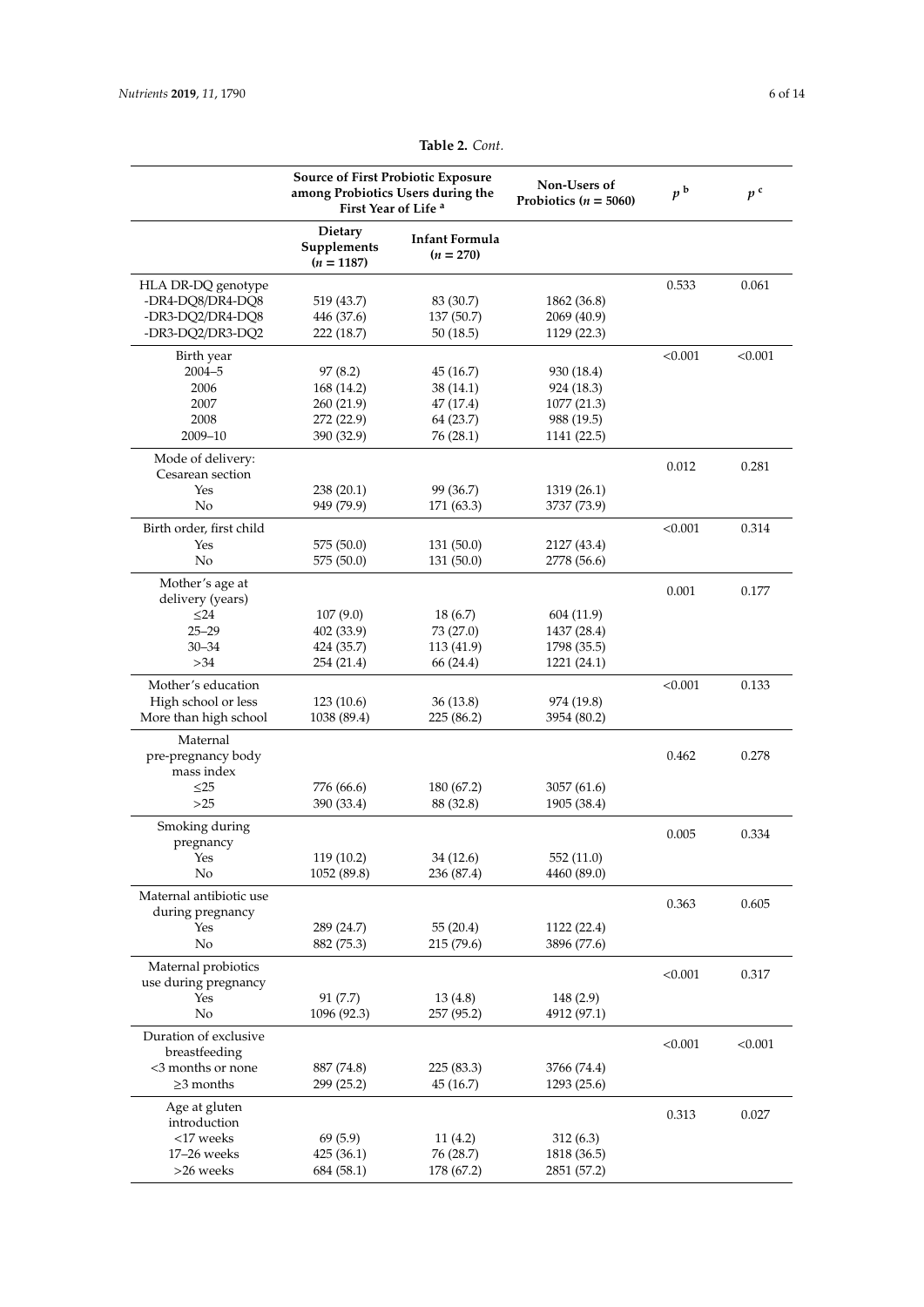<span id="page-6-0"></span>

|                                                                            | Source of First Probiotic Exposure<br>among Probiotics Users during the<br>First Year of Life <sup>a</sup> |                                      | Non-Users of<br>Probiotics ( $n = 5060$ ) | p <sup>b</sup> | p <sup>c</sup> |
|----------------------------------------------------------------------------|------------------------------------------------------------------------------------------------------------|--------------------------------------|-------------------------------------------|----------------|----------------|
|                                                                            | <b>Dietary</b><br>Supplements<br>$(n = 1187)$                                                              | <b>Infant Formula</b><br>$(n = 270)$ |                                           |                |                |
| Child antibiotic use<br>during the first 12<br>months                      |                                                                                                            |                                      |                                           | < 0.001        | 0.849          |
| Yes                                                                        | 728 (61.3)                                                                                                 | 125 (46.3)                           | 2259 (44.6)                               |                |                |
| No                                                                         | 459 (38.7)                                                                                                 | 145 (53.7)                           | 2801 (55.4)                               |                |                |
| Diarrhea during the<br>first 3 months                                      |                                                                                                            |                                      |                                           | < 0.001        | 0.268          |
| Yes                                                                        | 115(9.7)                                                                                                   | 44 (16.3)                            | 419(8.3)                                  |                |                |
| No                                                                         | 1072 (90.3)                                                                                                | 226 (83.7)                           | 4641 (91.7)                               |                |                |
| Gastrointestinal<br>infections during the<br>first 12 months               |                                                                                                            |                                      |                                           | < 0.001        | 0.019          |
| Yes                                                                        | 415 (35.0)                                                                                                 | 92(34.1)                             | 1496 (29.6)                               |                |                |
| No                                                                         | 772 (65.0)                                                                                                 | 178 (65.9)                           | 3564 (70.4)                               |                |                |
| Common cold during<br>the first 3 months                                   |                                                                                                            |                                      |                                           | 0.006          | 0.055          |
| Yes                                                                        | 677(57.0)                                                                                                  | 142 (52.6)                           | 2955 (58.4)                               |                |                |
| No                                                                         | 510(43.0)                                                                                                  | 128 (47.4)                           | 2103 (41.6)                               |                |                |
| Age at first exposure to<br>probiotics (weeks)                             |                                                                                                            |                                      |                                           |                | 0.005          |
| Mean (SD)                                                                  | 12(14)                                                                                                     | 14(13)                               |                                           |                |                |
| Median (IQR)                                                               | $5(2-17)$                                                                                                  | $10(2-24)$                           |                                           |                |                |
| Duration of probiotic<br>exposure during the<br>first year of life (weeks) |                                                                                                            |                                      |                                           |                | 0.073          |
| Mean (SD)                                                                  | 30(18)                                                                                                     | 25(18)                               |                                           |                |                |
| Median (IQR)                                                               | $35(11-48)$                                                                                                | $23(8-44)$                           |                                           |                |                |

**Table 2.** *Cont.*

<sup>a</sup>: Three children were exposed to both probiotic dietary supplements and infant formula at the same time and were not included here. <sup>b</sup>: *p* value from the Cochran–Mantel–Haenszel test for the association of characteristics between probiotics users and non-users during first year of life; analyses adjusted for country. <sup>c</sup>: *p* value from the Cochran–Mantel–Haenszel test (on categorical variables) or the analysis of covariance (on continuous variables) for the association of characteristics between the sources of first probiotic exposure; analyses adjusted for country. Data are presented as number (percentage) unless otherwise indicated.

#### *3.3. Risk of CDA and Celiac Disease*

There was no difference in the risk of CDA (HR 1.15;  $95\%$ CI 0.99, 1.35;  $p = 0.07$ ) or celiac disease (HR 1.11;  $95\%$ CI 0.86, 1.43;  $p = 0.43$ ) between probiotics users and non-users during the first year of life when the models were adjusted for potential confounders: country, sex, HLA-genotype, FDR with celiac disease, birth year, mode of delivery, mother's education, duration of exclusive breastfeeding, and child's diarrhea during the first 3 months (Table [3\)](#page-7-0). However, probiotic exposure from dietary supplements alone when compared to no exposure was associated with a slightly increased risk of CDA when adjusted for the potential confounders (HR 1.18;  $95\%$ CI 1.01, 1.40;  $p = 0.043$ ) (Table [3\)](#page-7-0).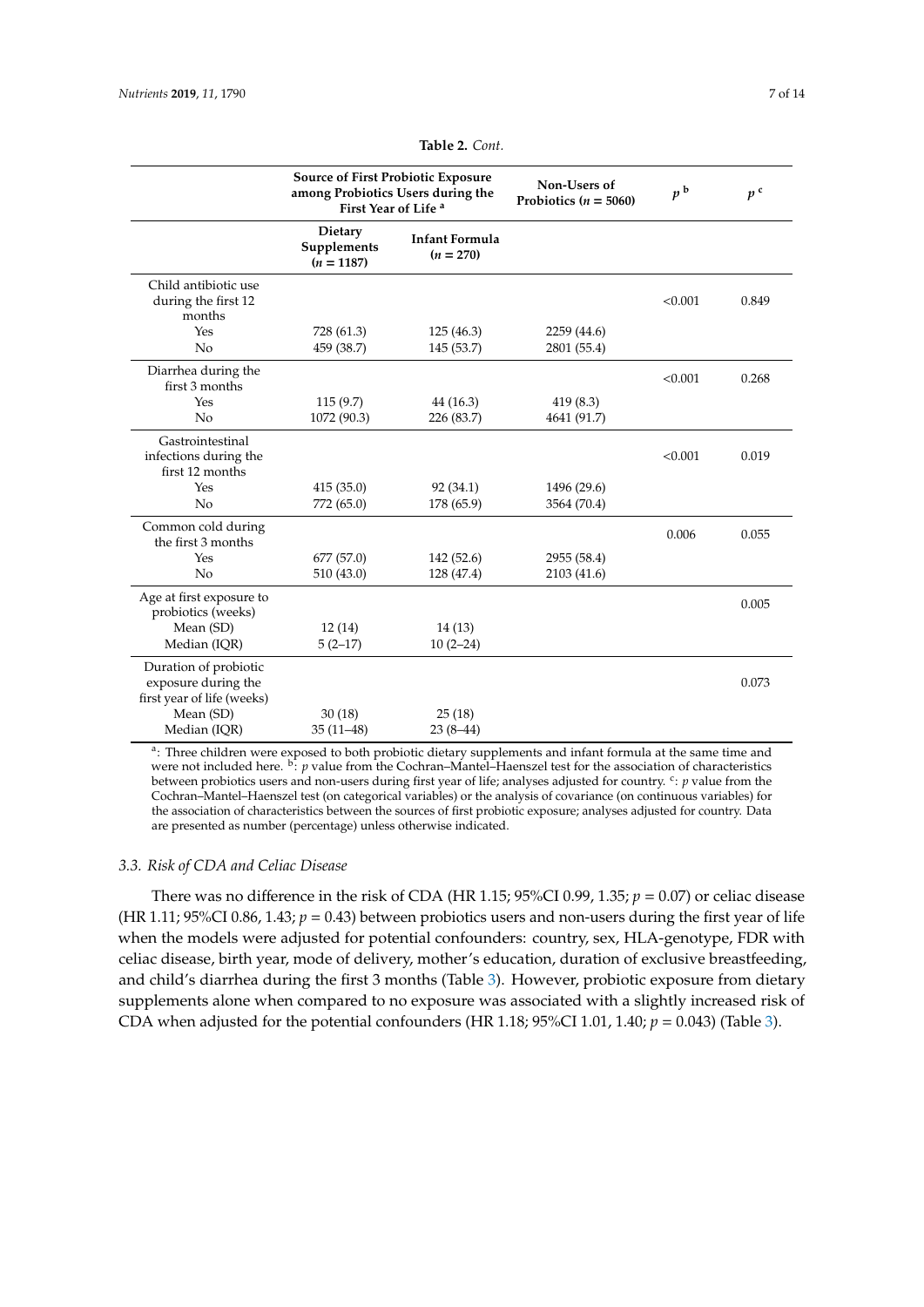|                                                                                                                                                                     | <b>CDA</b>                                             | <b>Celiac Disease</b>                                  |                                                        |                                                        |
|---------------------------------------------------------------------------------------------------------------------------------------------------------------------|--------------------------------------------------------|--------------------------------------------------------|--------------------------------------------------------|--------------------------------------------------------|
|                                                                                                                                                                     | HR (95% CI) <sup>a</sup>                               | HR (95% CI) b                                          | HR (95% CI) <sup>a</sup>                               | HR (95% CI) $^{\rm b}$                                 |
|                                                                                                                                                                     | $\boldsymbol{p}$                                       | $\boldsymbol{p}$                                       | $\boldsymbol{p}$                                       | $\boldsymbol{p}$                                       |
| Exposed to<br>probiotics during<br>the first year of life:<br>Yes vs. no                                                                                            | 1.11(0.96, 1.29)<br>0.177                              | 1.15(0.99, 1.35)<br>0.073                              | $1.04$ $(0.82, 1.33)$<br>0.731                         | 1.11(0.86, 1.43)<br>0.432                              |
| First exposure to<br>probiotics by<br>source:<br>Supplements vs.<br>none<br>Formula vs. none                                                                        | 1.15(0.98, 1.35)<br>0.085<br>0.91(0.64, 1.30)<br>0.616 | 1.18(1.01, 1.40)<br>0.043<br>0.98(0.69, 1.41)<br>0.930 | 1.03(0.79, 1.35)<br>0.804<br>1.12(0.63, 1.98)<br>0.695 | 1.09(0.83, 1.44)<br>0.534<br>1.20(0.68, 2.13)<br>0.537 |
| Age at first<br>exposure to<br>probiotics among<br>users (/week) c,d                                                                                                | 1.01(1.00, 1.02)<br>0.047                              | 1.01(1.00, 1.02)<br>0.210                              | 1.02(1.01, 1.04)<br>0.009                              | 1.02(1.00, 1.03)<br>0.055                              |
| Age at first<br>exposure to<br>probiotics among<br>users whose first<br>exposure to<br>probiotics were<br>from dietary<br>supplements<br>$($ /week $)$ <sup>c</sup> | 1.00(0.99, 1.01)<br>0.478                              | 1.00(0.99, 1.01)<br>0.618                              | $1.01$ $(1.00, 1.03)$<br>0.102                         | 1.01(0.99, 1.03)<br>0.218                              |
| Age at first<br>exposure to<br>probiotics among<br>users whose first<br>exposure to<br>probiotics were<br>from infant<br>formula (/week) <sup>c</sup>               | 1.03(1.01, 1.05)<br>0.014                              | 1.02(0.99, 1.05)<br>0.285                              | 1.04(1.00, 1.09)<br>0.044                              | 1.04(0.99, 1.09)<br>0.135                              |

<span id="page-7-0"></span>**Table 3.** Overall probiotic exposure, timing of first probiotic exposure by source, and the risk of celiac disease auto-immunity (CDA) and celiac disease.

<sup>a</sup> Hazard ratios adjusted for sex, HLA genotype, first-degree relative (FDR) with celiac disease and country. <sup>b</sup> Hazard ratios adjusted for sex, HLA genotype, FDR with celiac disease, country, birth year, mode of delivery, mother's education, duration of exclusive breastfeeding, and child's diarrhea during first 3 months. (Birth year, mode of delivery, mother's education, duration of exclusive breastfeeding, and child's diarrhea during first 3 months were statistically significantly (*p*-value < 0.05) associated with probiotic exposure during the first year of life, and with celiac disease autoimmunity (CDA) and/or celiac disease.) <sup>c</sup> Hazard ratios describe the change in the risk for every one week delay in the probiotic exposure. <sup>d</sup> Hazard ratios adjusted additionally for the source of probiotics.

No association was found between the age of the child at the time of initial probiotic exposure and the risk of the outcomes when adjusting for all the potential confounders (Table [3\)](#page-7-0). However, a time-to-event analysis with smoothing splines [\[28,](#page-12-14)[29\]](#page-12-15) showed a slightly increased subsequent risk of celiac disease when a probiotic dietary supplement was introduced during the first weeks of life (Figure [1\)](#page-8-0).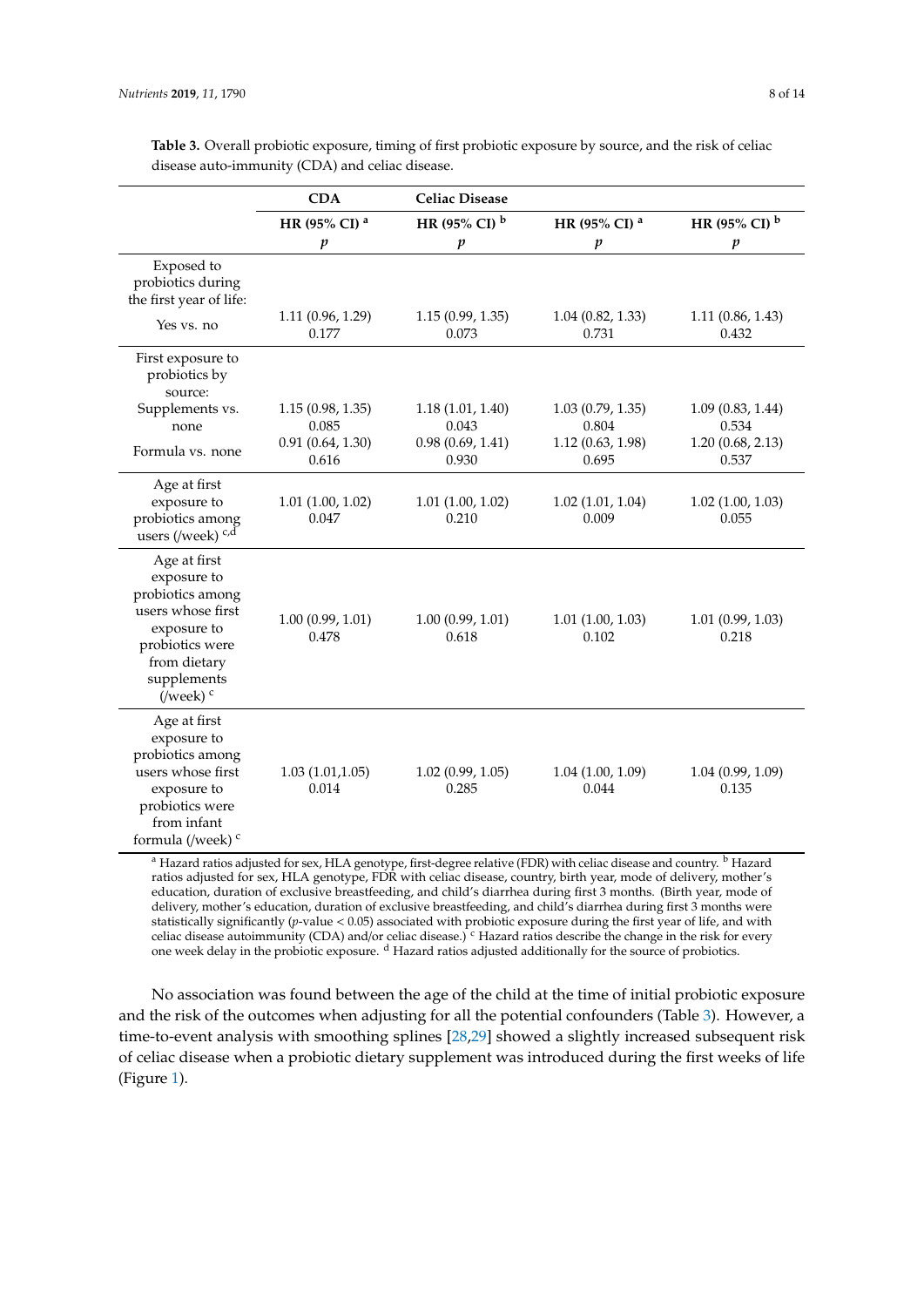<span id="page-8-0"></span>

#### First probiotics were from supplements

of celiac disease autoimmunity (CDA,  $n = 281$ ) (a,c; nonlinearity:  $p = 0.054$  and  $p = 0.16$ , respectively) and celiac disease ( $n = 99$ ) (**b**,d; nonlinearity:  $p = 0.16$  and  $p = 0.20$ , respectively) from time-to-event analysis with smoothing splines on 1460 subjects who were exposed to probiotics during the first year analysis with smoothing splitnes on 1460 subjects who were exposed to probe exposed to probe exposed to probe  $\mathbb{R}^n$ . **Figure 1.** The estimated effects of age at probiotic exposure (by source of probiotics) on the log hazards of life.

#### of life. **4. Discussion**

The present study showed no protective association between overall probiotics use during first year of life and the risks of CDA or celiac disease in children at increased risk of T1D and celiac disease. In fact, probiotic exposure from dietary supplements during the first weeks of life was associated with a small increase in the risk of celiac disease. This finding is in contrast to a recent randomized double-blinded placebo-controlled study in Sweden in which synergistic effects of probiotics on the peripheral autoimmune response were observed in genetically predisposed children with CDA who were receiving two strains of *Lactobacillus,* as compared to placebo [\[30\]](#page-12-16). However, to our knowledge no other study has investigated the association between probiotic use and celiac disease in children in a prospective multicenter study like TEDDY.

Probiotic use in the first year of life was positively linked to various infections and antibiotic use in children. This finding could be interpreted as infectious episodes potentially acting as a confounder when studying the association between probiotic exposure and the outcomes. However, we did not find any association between infections or antibiotic use and the risk of CDA or celiac disease in this study. Probiotics use was associated with shorter exclusive breastfeeding, which could have been related to earlier introduction of gluten-containing cereals. However, there is no current evidence that early introduction of gluten could be linked to the risk of celiac disease risk [\[31,](#page-12-17)[32\]](#page-12-18). Moreover, the association between breastfeeding duration and the risk of celiac disease still remains inconclusive [\[33\]](#page-12-19).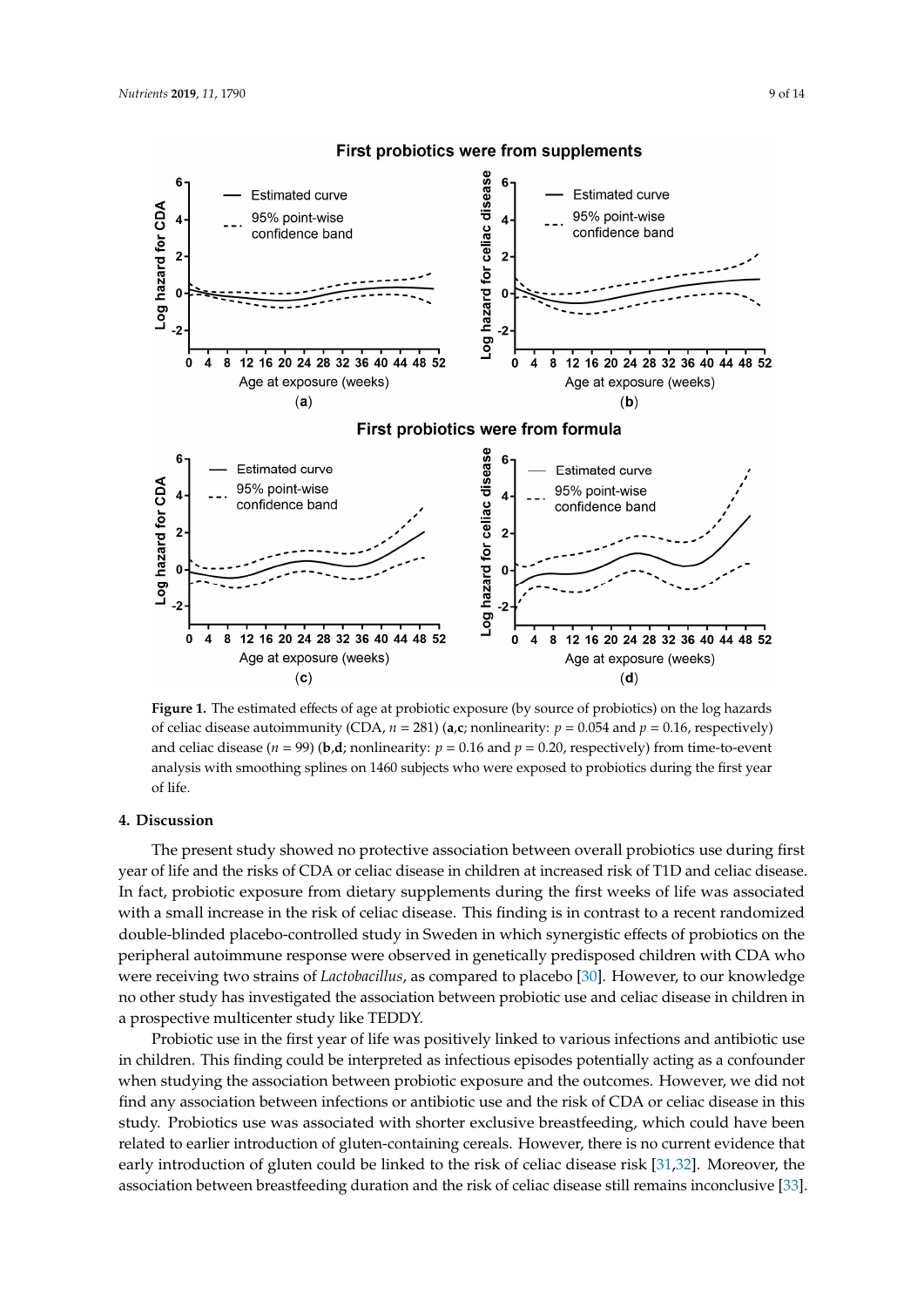Administration of antibiotics was not associated with CDA or celiac disease in this study, which is in line with an earlier report from the TEDDY Study [\[20\]](#page-12-6) in which antibiotic use between 3 months and 4 years of age was examined in relation to CDA and celiac disease, adjusting e.g. for probiotic use during the first 3 months. However, two recent studies suggest that taking antibiotics at an early age is associated with celiac disease [\[34,](#page-13-0)[35\]](#page-13-1), although neither of these two studies took potential early probiotic exposure into account.

Colic usually appears during the first 2–3 weeks of life and a common practice, especially in Sweden, involves recommending probiotic supplement drops to ease the abdominal discomfort caused by colic [\[36\]](#page-13-2). Unfortunately, colicky events were not recorded in this study and their role as a potential confounder could not be further evaluated. Nevertheless, the etiology of both colic [\[37,](#page-13-3)[38\]](#page-13-4) as well as celiac disease [\[39\]](#page-13-5) has been associated with dysbiosis in gut microbiota, and both are also associated with similar health conditions [\[40](#page-13-6)[,41\]](#page-13-7).

We also speculated whether use of probiotics after the first year of life could be linked to the risk of CDA or celiac disease. Because yoghurt and other fermented milk products are frequently given to young children especially after the first year of age, probiotics in the form of dietary supplements or infant formula could seldom be counted as the first exposure at that age. Food sources of probiotics (e.g., *Lactobacillus* species via fermented milk and vegetable products or fortified foods), would then become more frequent in infant diet, minimizing the importance of dietary supplements as the first probiotic exposure. Furthermore, given suggestions that gut microbiota is an important part of the causal pathway of celiac disease, we have to take into consideration that gut microbiota has already been shaped by solid foods after 1 year of age [\[42\]](#page-13-8) and the long-term modification of gut microbiota by introduction of probiotic supplements at that time would probably not be feasible.

The strength of this study is the prospective design including subjects from multiple international clinical centers, as well as using standardized and validated methods in data collection across the study centers. The mechanistic actions of probiotic bacteria could be dependent on species and doses of probiotics, for example. Since this information was not available for this study, it suffers from limitations despite its large size and prospective design. However, there is currently no definite consensus by which specific bacteria could be associated with celiac disease [\[22,](#page-12-8)[43\]](#page-13-9). The dose of probiotics could not be studied because of the lack of information on the manufacturing processes and storage conditions [\[44\]](#page-13-10) of the large variety of probiotic supplements and infant formulas that were used by the study participants. There was also limited information about early life events and their timing due to the retrospective collection of self-reported data at the age of 3 months.

#### **5. Conclusions**

This study demonstrated that the overall supplementation of probiotics in infancy was not associated with celiac disease. However, the finding that first probiotic exposure from dietary supplements during the first weeks of life was associated with the increased risk of celiac disease warrants further investigation.

**Supplementary Materials:** The following are available online at http://[www.mdpi.com](http://www.mdpi.com/2072-6643/11/8/1790/s1)/2072-6643/11/8/1790/s1, Figure S1: Flowchart describing the study population, Figure S2: Probiotic supplementation (%) during the first year of life by year of birth and by country, Table S1: High risk HLA genotypes followed in TEDDY.

**Author Contributions:** U.U., C.A.A., and D.A. conceptualized and designed the study, interpreted the data, drafted the initial manuscript, and revised the manuscript. X.L. carried out all the data analyses, reviewed and revised the manuscript. K.K., E.L., J.M.N., and S.M.V. conceptualized and participated in designing the study, and critically reviewed the manuscript for important intellectual content. J.S., J.Y., and C.W. coordinated and supervised the data collection, reviewed and revised the manuscript. M.J.R., W.A.H., J.-X.S., J.T., A.-G.Z., B.A., and J.P.K. designed and supervised the TEDDY study, and critically reviewed the manuscript for important intellectual content; funding acquisition.

**Funding:** This TEDDY Study is funded by U01 DK63829, U01 DK63861, U01 DK63821, U01 DK63865, U01 DK63863, U01 DK63836, U01 DK63790, UC4 DK63829, UC4 DK63861, UC4 DK63821, UC4 DK63865, UC4 DK63863, UC4 DK63836, UC4 DK95300, UC4 DK100238, UC4 DK106955, UC4 DK112243, UC4 DK117483, and Contract No. HHSN267200700014C from the National Institute of Diabetes and Digestive and Kidney Diseases (NIDDK),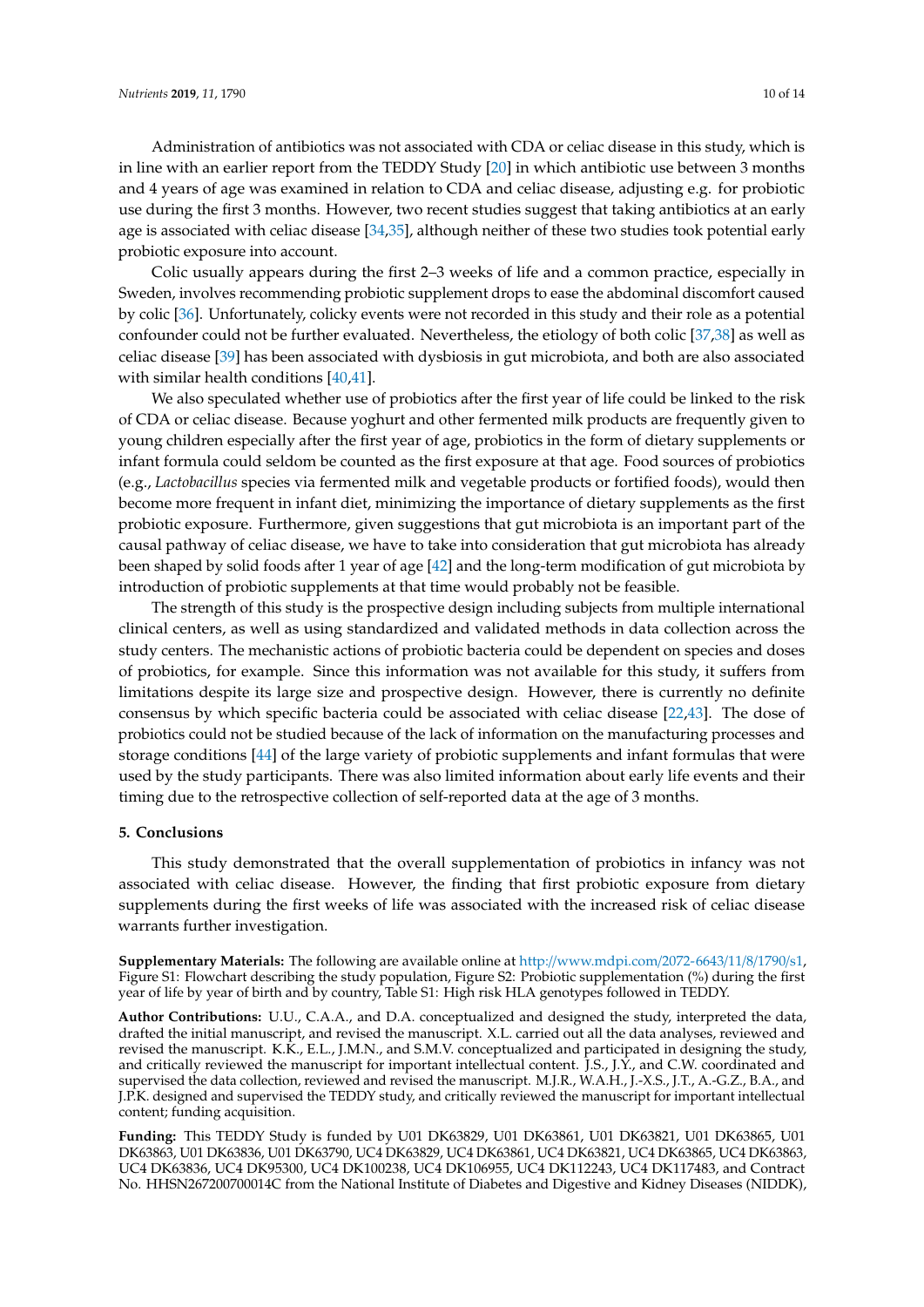National Institute of Allergy and Infectious Diseases (NIAID), National Institute of Child Health and Human Development (NICHD), National Institute of Environmental Health Sciences (NIEHS), Centers for Disease Control and Prevention (CDC), and JDRF. This work supported in part by the NIH/NCATS Clinical and Translational Science Awards to the University of Florida (UL1 TR000064) and the University of Colorado (UL1 TR001082).

**Acknowledgments:** We would like to thank Sarah Austin-Gonzalez with the Health Informatic. Institute at the University of South Florida for copyediting assistance and figure preparation. **The Teddy Study Group**

Colorado Clinical Center: Marian Rewers, M.D., Ph.D., PI<sup>1,4,5,6,10,11</sup>, Kimberly Bautista<sup>12</sup>, Judith Baxter<sup>9,10,12,15</sup>, Daniel Felipe-Morales, Kimberly Driscoll, Ph.D.<sup>9</sup>, Brigitte I. Frohnert, M.D.<sup>2,14</sup>, Marisa Gallant, M.D.<sup>13</sup>, Patricia Gesualdo<sup>2,6,12,14,15</sup>, Michelle Hoffman<sup>12,13,14</sup>, Rachel Karban<sup>12</sup>, Edwin Liu, M.D.<sup>13</sup>, Jill Norris, Ph.D.<sup>2,3,12</sup>, Andrea Steck, M.D.<sup>3,14</sup>, Kathleen Waugh<sup>6,7,12,15</sup>. University of Colorado, Anschutz Medical Campus, Barbara Davis Center for Childhood Diabetes.

**Finland Clinical Center:** Jorma Toppari, M.D., Ph.D., PI¥ˆ1,4,11,14, Olli G. Simell, M.D., Ph.D., Annika Adamsson, Ph.D.<sup>^12</sup>, Suvi Ahonen\*<sup>±§</sup>, Mari Åkerlund\*<sup>±§</sup>, Anne Hekkala, M.D.<sup>µ¤</sup>, Henna Holappa <sup>µ¤</sup>, Heikki Hyöty, M.D., Ph.D.\*<sup>±6</sup>, Anni Ikonen <sup>µ¤</sup>, Jorma Ilonen, M.D., Ph.D.<sup>¥¶3</sup>, Sinikka Jäminki\*<sup>±</sup>, Sanna Jokipuu<sup>^</sup>, Leena Karlsson<sup>^</sup>, Miia Kähönen<sup>µ¤14</sup>, Mikael Knip, M.D., Ph.D.\*<sup>±5</sup>, Minna-Liisa Koivikko<sup>µ¤</sup>, Mirva Koreasalo\*<sup>±§2</sup>, Kalle Kurppa, M.D., Ph.D.\*±<sup>13</sup>, Jarita Kytölä\*±, Tiina Latva-aho<sup>µ¤</sup>, Katri Lindfors, Ph.D.\*<sup>13</sup>, Maria Lönnrot, M.D., Ph.D.\*±<sup>6</sup>, Elina Mäntymäkiˆ, Markus Mattila\*, Katja Multasuo<sup>µ¤</sup>, Teija Mykkänen<sup>µ¤</sup>, Tiina Niininen±\*<sup>12</sup>, Sari Niinistö<sup>±§2</sup>, Mia Nyblom\*<sup>±</sup>, Sami Oikarinen, Ph.D.\*<sup>±</sup>, Paula Ollikainen<sup>µ¤</sup>, Sirpa Pohjola <sup>µ¤</sup>, Petra Rajala ̂, Jenna Rautanen<sup>±§</sup>, Anne Riikonen\*<sup>±§</sup>, Minna Romo<sup>^</sup>, Suvi Ruohonen^, Satu Simell, M.D., Ph.D.<sup>¥13</sup>, Maija Sjöberg<sup>¥°12</sup>, Aino Stenius<sup>µ¤12</sup>, Päivi Tossavainen, M.D.<sup>µ¤</sup>, Mari Vähä-Mäkilä ̂, Sini Vainionpää ̂, Eeva Varjonen<sup>¥~12</sup>, Riitta Veijola, M.D., Ph.D.<sup>µ¤14</sup>, Irene Viinikangas<sup>µ¤</sup>, Suvi M. Virtanen, M.D., Ph.D.\*<sup>±§2</sup>. <sup>¥</sup>University of Turku, \*University of Tampere, <sup>µ</sup>University of Oulu, <sup>ˆ</sup>Turku University Hospital, Hospital District of Southwest Finland, <sup>±</sup>Tampere University Hospital, ¤Oulu University Hospital, §National Institute for Health and Welfare, Finland, ¶University of Kuopio.

Georgia/Florida Clinical Center: Jin-Xiong She, Ph.D., PI<sup>1,3,4,11</sup>, Desmond Schatz, M.D.\*<sup>4,5,7,8</sup>, Diane Hopkins<sup>12</sup>,

Leigh Steed<sup>12,13,14,15</sup>, Jennifer Bryant, Katherine Silvis<sup>2</sup>, Michael Haller, M.D.\*<sup>14</sup>, Melissa Gardiner, Richard McIndoe, Ph.D., Ashok Sharma, Stephen W. Anderson, M.D. ̂, Laura Jacobsen, M.D.\*<sup>14</sup>, John Marks, DHSc.\*<sup>14</sup>, P.D. Towe\*. Center for Biotechnology and Genomic Medicine, Augusta University. \*University of Florida, <sup>ˆ</sup>Pediatric Endocrine Associates, Atlanta.

Germany Clinical Center: Anette G. Ziegler, M.D., PI<sup>1,3,4,11</sup>, Ezio Bonifacio Ph.D.<sup>\*5</sup>, Miryam D'Angelo, Anita

Gavrisan, Cigdem Gezginci, Anja Heublein, Verena Hoffmann, Ph.D.<sup>2</sup>, Sandra Hummel, Ph.D.<sup>2</sup>, Andrea Keimer $^{12}$ , Annette Knopff $^7$ , Charlotte Koch, Sibylle Koletzko, M.D. $^{113}$ , Claudia Ramminger, Roswith Roth, Ph.D. $^9$ , Marlon Scholz, Joanna Stock<sup>9,12,14</sup>, Katharina Warncke, M.D.<sup>14</sup>, Lorena Wendel, Christiane Winkler, Ph.D.<sup>2,12,15</sup>. Forschergruppe Diabetes e.V. and Institute of Diabetes Research, Helmholtz Zentrum München, Forschergruppe Diabetes, and Klinikum rechts der Isar, Technische Universität München. \*Center for Regenerative Therapies, TU Dresden, ¶Dr. von Hauner Children's Hospital, Department of Gastroenterology, Ludwig Maximillians University Munich, <sup>¥</sup>University of Bonn, Department of Nutritional Epidemiology.

**Sweden Clinical Center:** Åke Lernmark, Ph.D., PI1,3,4,5,6,8,10,11,15, Daniel Agardh, M.D., Ph.D.13, Carin Andrén Aronsson, Ph.D.<sup>2,12,13</sup>, Maria Ask, Jenny Bremer, Corrado Cilio, Ph.D., M.D.<sup>5</sup>, Emelie Ericson-Hallström, Annika Fors, Lina Fransson, Thomas Gard, Rasmus Bennet, Monika Hansen, Susanne Hyberg, Hanna Jisser, Fredrik Johansen, Berglind Jonsdottir, M.D., Ph.D., Silvija Jovic, Helena Elding Larsson, M.D., Ph.D. 6,14, Marielle Lindström, Markus Lundgren, M.D., Ph.D.<sup>14</sup>, Maria Månsson-Martinez, Maria Markan, Jessica Melin<sup>12</sup>, Zeliha Mestan, Caroline Nilsson, Karin Ottosson, Kobra Rahmati, Anita Ramelius, Falastin Salami, Anette Sjöberg, Birgitta Sjöberg, Carina Törn, Ph.D. <sup>3,15</sup>, Anne Wallin, Åsa Wimar<sup>14</sup>, Sofie Åberg. Lund University.

Washington Clinical Center: William A. Hagopian, M.D., Ph.D., PI<sup>1,3,4, 5, 6,7,11,13, 14</sup>, Michael Killian<sup>6,7,12,13</sup>, Claire

Cowen Crouch<sup>12,14,15</sup>, Jennifer Skidmore<sup>2</sup>, Ashley Akramoff, Masumeh Chavoshi, Kayleen Dunson, Rachel Hervey, Rachel Lyons, Arlene Meyer, Denise Mulenga, Jared Radtke, Matei Romancik, Davey Schmitt, Julie Schwabe, Sarah Zink. Pacific Northwest Research Institute.

Pennsylvania Satellite Center: Dorothy Becker, M.D., Margaret Franciscus, MaryEllen Dalmagro-Elias Smith<sup>2</sup>, Ashi Daftary, M.D., Mary Beth Klein, Chrystal Yates. Children's Hospital of Pittsburgh of UPMC.

**Data Coordinating Center:** Jeffrey P. Krischer, Ph.D.,PI1,4,5,10,11, Sarah Austin-Gonzalez, Maryouri Avendano,

Sandra Baethke, Rasheedah Brown<sup>12,15</sup>, Brant Burkhardt, Ph.D.<sup>5,6</sup>, Martha Butterworth<sup>2</sup>, Joanna Clasen, David Cuthbertson, Christopher Eberhard, Steven Fiske<sup>9</sup>, Jennifer Garmeson, Veena Gowda, Kathleen Heyman, Belinda Hsiao, Christina Karges, Francisco Perez Laras, Hye-Seung Lee, Ph.D.<sup>1,2,13,15</sup>, Qian Li, Shu Liu, Xiang Liu, Ph.D.<sup>2,3,9,14</sup>, Kristian Lynch, Ph.D. <sup>5,6,9,15</sup>, Colleen Maguire, Jamie Malloy, Cristina McCarthy<sup>12,15</sup>, Aubrie Merrell, Steven Meulemans, Hemang Parikh, Ph.D.<sup>3</sup>, Ryan Quigley, Cassandra Remedios, Chris Shaffer, Laura Smith, Ph.D.<sup>9,12</sup>, Susan Smith<sup>12,15</sup>, Noah Sulman, Ph.D., Roy Tamura, Ph.D.<sup>1,2,13</sup>, Dena Tewey, Michael Toth, Ulla Uusitalo,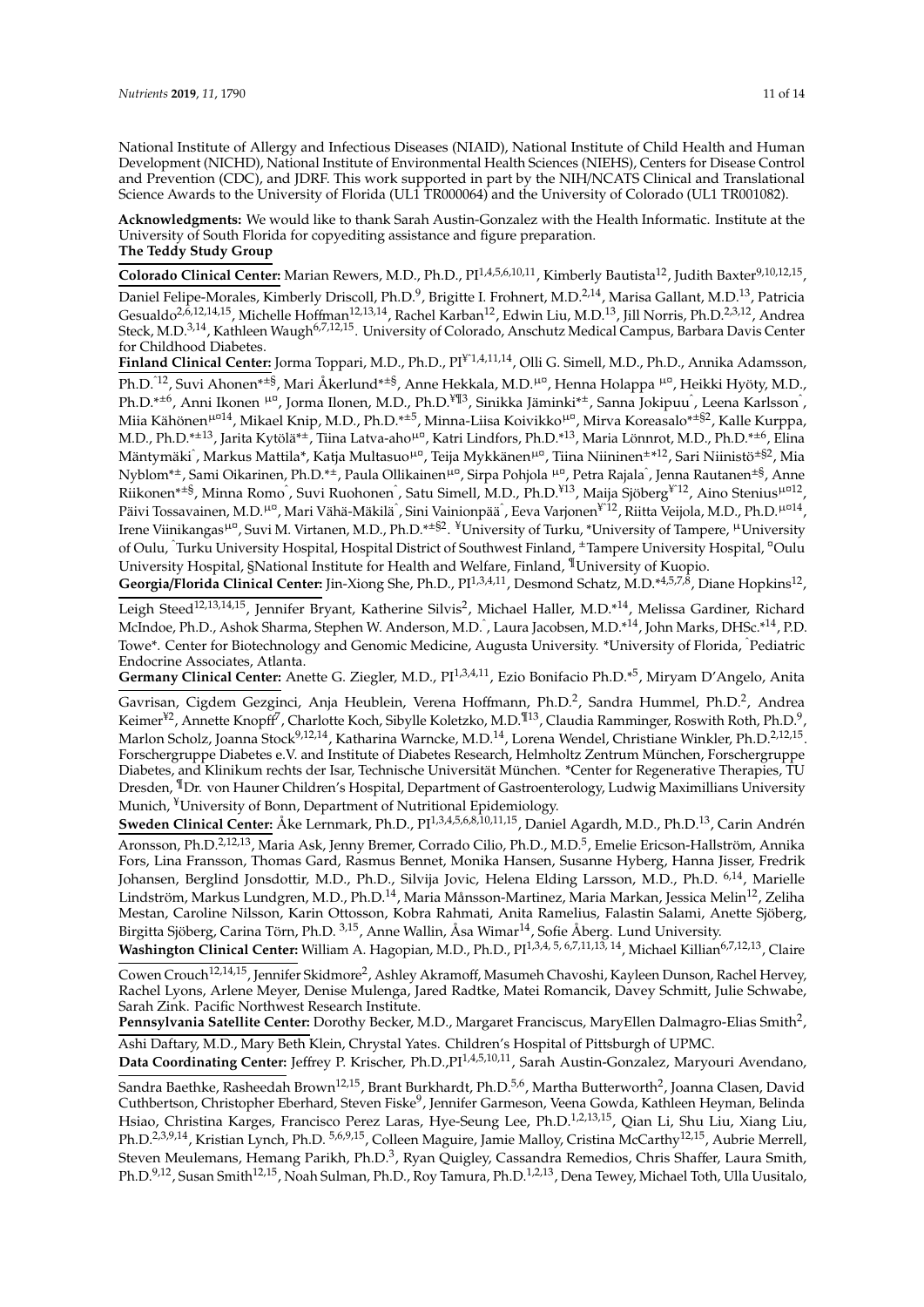Ph.D.<sup>2,15</sup>, Kendra Vehik, Ph.D.<sup>4,5,6,14,15</sup>, Ponni Vijayakandipan, Keith Wood, Jimin Yang, Ph.D., R.D.<sup>2,15</sup>. *Past staff*: *Michael Abbondondolo, Lori Ballard, David Hadley, Ph.D., Wendy McLeod.* University of South Florida.

**Project scientist:** Beena Akolkar, Ph.D.<sup>1,3,4,5,6,7,10,11</sup>. National Institutes of Diabetes and Digestive and Kidney Diseases.

**Autoantibody Reference Laboratories:** Liping Yu, M.D.ˆ5, Dongmei Miao, M.D.<sup>ˆ</sup> , Polly Bingley, M.D., FRCP\*<sup>5</sup> ,

Alistair Williams\*, Kyla Chandler\*, Olivia Ball\*, Ilana Kelland\*, Sian Grace\*, Ben Gillard\*. <sup>ˆ</sup>Barbara Davis Center for Childhood Diabetes, University of Colorado Denver, \*Bristol Medical School, University of Bristol UK. **HLA Reference Laboratory:** William Hagopian<sup>3</sup>, MD, PhD, Masumeh Chavoshi, Jared Radtke, Julie Schwabe.

Pacific Northwest Research Institute, Seattle WA. (Previously Henry Erlich, Ph.D.<sup>3</sup>, Steven J. Mack, Ph.D., Anna Lisa Fear. Center for Genetics, Children's Hospital Oakland Research Institute.) **Repository:** Sandra Ke, Niveen Mulholland, Ph.D. NIDDK Biosample Repository at Fisher BioServices.

Other contributors: Kasia Bourcier, Ph.D.<sup>5</sup>, National Institutes of Allergy and Infectious Diseases. Thomas Briese, Ph.D.<sup>6,15</sup>, Columbia University. Suzanne Bennett Johnson, Ph.D.<sup>9,12</sup>, Florida State University. Eric Triplett, Ph.D.<sup>6</sup>, University of Florida.

*Committees:*

<sup>1</sup> Ancillary Studies, <sup>2</sup>Diet, <sup>3</sup> Genetics, <sup>4</sup> Human Subjects/Publicity/Publications, <sup>5</sup> Immune Markers, <sup>6</sup> Infectious Agents, <sup>7</sup>Laboratory Implementation, <sup>8</sup>Maternal Studies, <sup>9</sup>Psychosocial, <sup>10</sup>Quality Assurance, <sup>11</sup>Steering, <sup>12</sup>Study Coordinators, <sup>13</sup>Celiac Disease, <sup>14</sup>Clinical Implementation, <sup>15</sup>Quality Assurance Subcommittee on Data Quality.

**Conflicts of Interest:** The authors declare no conflict of interest.

## **References**

- <span id="page-11-0"></span>1. Food and Agriculture Organization of the United Nations; World Health Organization. Probiotics in Food: Health and Nutritional Properties and Guidelines for Evaluation. FAO Food and Nutrition Paper 85. 2006, pp. 5–6. Available online: http://[www.fao.org](http://www.fao.org/3/a-a0512e.pdf)/3/a-a0512e.pdf (accessed on 1 August 2019).
- <span id="page-11-1"></span>2. Sanders, M.E.; Heimbach, J.T.; Pot, B.; Tancredi, D.J.; Lenoir-Wijnkoop, I.; Lähteenmäki-Uutela, A.; Gueimonde, M.; Banares, S. Safety assessment of probiotics for human use. *Gut Microbes* **2010**, *1*, 164–185. [\[CrossRef\]](http://dx.doi.org/10.4161/gmic.1.3.12127)
- <span id="page-11-2"></span>3. Bergmann, H.; Rodriquez, J.M.; Salminen, S.; Szajewska, H. Probiotics in human milk and probiotic supplementation in infant nutrition: A workshop report. *Br. J. Nutr.* **2014**, *112*, 1119–1128. [\[CrossRef\]](http://dx.doi.org/10.1017/S0007114514001949)
- <span id="page-11-3"></span>4. Martin, R.; Langa, S.; Reviriego, C.; Jiminez, E.; Marin, M.L.; Xaus, J.; Fernández, L.; Rodríguez, J.M. Human milk is a source of lactic acid bacteria for the infant gut. *J. Pediatr.* **2003**, *143*, 754–758. [\[CrossRef\]](http://dx.doi.org/10.1016/j.jpeds.2003.09.028)
- <span id="page-11-4"></span>5. Allen, S.J.; Jordan, S.; Storey, M.; Thornton, C.A.; Gravenor, M.B.; Garaiova, I.; Plummer, S.F.; Wang, D.; Morgan, G. Probiotics in the prevention of eczema: A randomized controlled trial. *Arch. Dis. Child.* **2014**, *99*, 1014–1019. [\[CrossRef\]](http://dx.doi.org/10.1136/archdischild-2013-305799)
- <span id="page-11-5"></span>6. Zuccotti, G.; Meneghin, F.; Aceti, A.; Barone, G.; Callegari, M.L.; Di Mauro, A.; Fantini, M.P.; Gori, D.; Indrio, F.; Maggio, L.; et al. Probiotics for prevention of atopic diseases in inafnts: Systematic review and meta-analysis. *Allergy* **2015**, *70*, 1356–1371. [\[CrossRef\]](http://dx.doi.org/10.1111/all.12700)
- <span id="page-11-6"></span>7. Perceval, C.; Szajewska, H.; Indrio, F.; Weizman, Z.; Vandenplas, Y. Profylactic use of probiotics for gastrointestinal disorders in children. *Lancet Child Adolesc. Health* **2019**, in press. [\[CrossRef\]](http://dx.doi.org/10.1016/S2352-4642(19)30182-8)
- <span id="page-11-7"></span>8. Indrio, F.; Di Mauro, A.; Riezzo, G.; Civardi, E.; Intini, C.; Corvaglia, L.; Ballardini, E.; Bisceglia, M.; Brazzoduro, E.; Del Vecchio, A.; et al. Prophylactic use of a probiotic in the prevention of colic, regurgitation, and functional constipation: A randomized clinical trial. *JAMA Pediatr.* **2014**, *168*, 228–233. [\[CrossRef\]](http://dx.doi.org/10.1001/jamapediatrics.2013.4367)
- 9. Anabrees, J.; Indrio, F.; Paes, B.; AlFaleh, K. Probiotics for infantile colic: A systematic review. *BMC Pediatr.* **2013**, *13*, 186. [\[CrossRef\]](http://dx.doi.org/10.1186/1471-2431-13-186)
- 10. Sung, V.; Hiscock, H.; Tang, M.L.; Mensah, F.K.; Nation, M.L.; Satzke, C.; Heine, R.G.; Stock, A.; Barr, R.G.; Wake, M. Treating infant colic with probiotic *Lactobacillus reuteri*: Double blind, placebo controlled randomized trial. *BMJ* **2014**, *348*, g2107. [\[CrossRef\]](http://dx.doi.org/10.1136/bmj.g2107)
- <span id="page-11-8"></span>11. Savino, F.; Garro, M.; Montanari, P.; Galliano, I.; Bergallo, M. Crying Time and RORγ/FOXP3 Expression in *Lactobacillus reuteri* DSM17938-Treated Infants with Colic: A Randomized Trial. *J. Pediatr.* **2018**, *192*, 171–177. [\[CrossRef\]](http://dx.doi.org/10.1016/j.jpeds.2017.08.062)
- <span id="page-11-9"></span>12. Uusitalo, U.; Liu, X.; Yang, J.; Aronsson, A.C.; Hummel, S.; Butterworth, M.; Lernmark, Å.; Rewers, M.; Hagopian, W.; She, J.X.; et al. Association of early exposure of probiotics and islet autoimmunity in the TEDDY Study. *JAMA Pediatr.* **2016**, *170*, 20–28. [\[CrossRef\]](http://dx.doi.org/10.1001/jamapediatrics.2015.2757)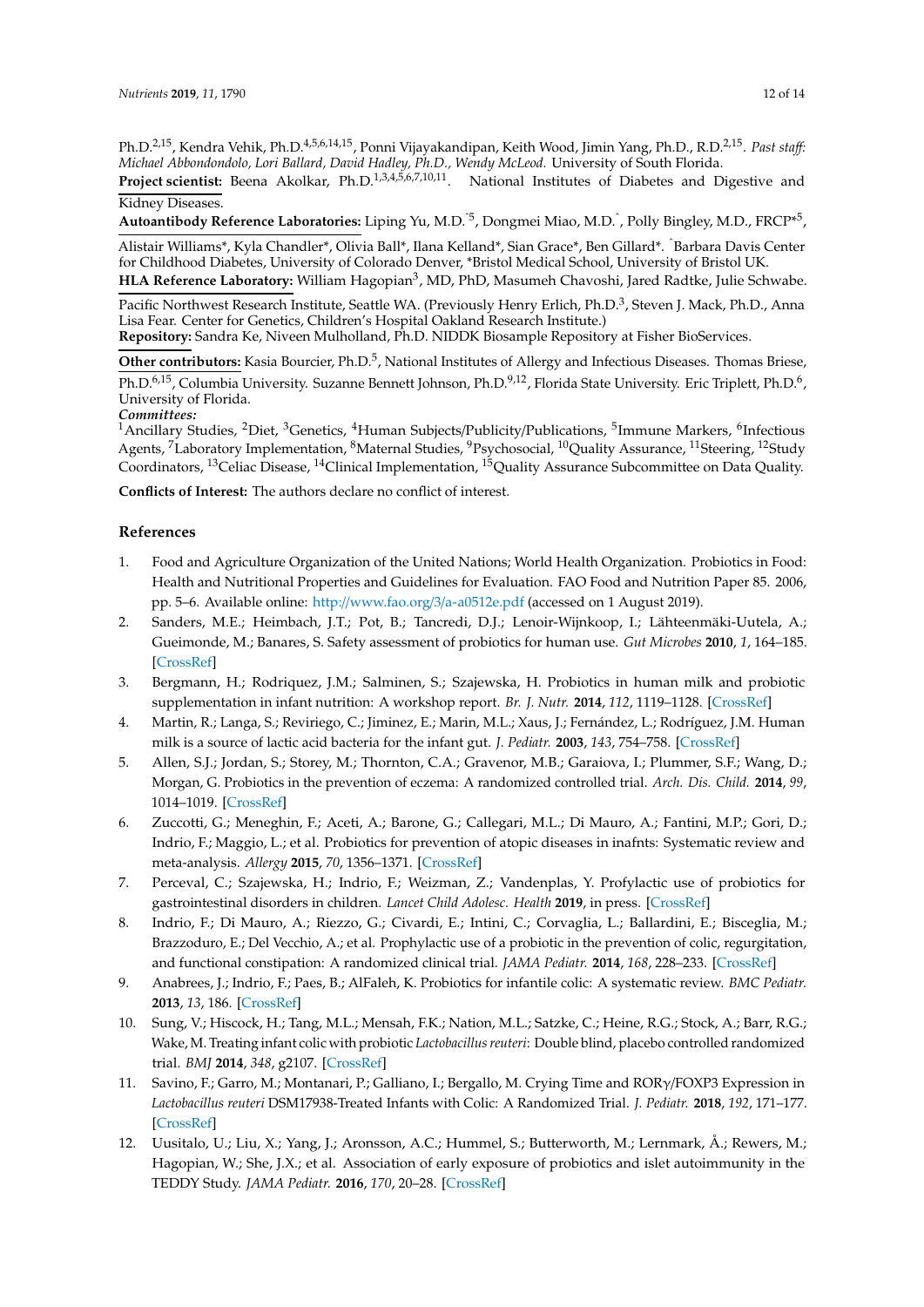- <span id="page-12-0"></span>13. Yang, J.; Tamura, R.; Uusitalo, U.; Aronsson, C.A.; Silvis, K.; Riikonen, A.; Frank, N.; Joslowski, G.; Winkler, C.; Norris, J.M.; et al. Vitamin D and probiotics supplement use in young children with genetic risk for type 1 diabetes. *Eur. J. Clin. Nutr.* **2017**, *71*, 1449–1454. [\[CrossRef\]](http://dx.doi.org/10.1038/ejcn.2017.140)
- <span id="page-12-1"></span>14. Salminen, M.K.; Tynkkynen, S.; Rautelin, H.; Saxelin, M.; Vaara, M.; Ruutu, P.; Sarna, S.; Valtonen, V.; Järvinen, A. Lactobacillus bacteremia during a rapid increase in probiotic use of *Lactobacillus rhamnosus* GG in Finland. *Clin. Infect. Dis.* **2002**, *35*, 1155–1160. [\[CrossRef\]](http://dx.doi.org/10.1086/342912)
- <span id="page-12-2"></span>15. Plaza-Diaz, J.; Ruiz-Ojeda, F.J.; Gil-Campos, M.; Gil, A. Mechanisms of action of probiotics. *Adv. Nutr.* **2019**, *10*, S49–S66. [\[CrossRef\]](http://dx.doi.org/10.1093/advances/nmy063)
- <span id="page-12-3"></span>16. Sollid, L.M. Molecular basis of celiac disease. *Annu. Rev. Immunol.* **2000**, *18*, 53–81. [\[CrossRef\]](http://dx.doi.org/10.1146/annurev.immunol.18.1.53)
- <span id="page-12-4"></span>17. Aronsson, A.C.; Lee, H.S.; Koletzko, S.; Uusitalo, U.; Yang, J.; Virtanen, S.M.; Liu, E.; Lernmark, Å.; Norris, J.M.; Agardh, D.; et al. Effects of gluten intake on risk of celiac disease: A case-control study on a Swedish birth cohort. *Clin. Gastroenterol. Hepatol.* **2016**, *14*, 403–409. [\[CrossRef\]](http://dx.doi.org/10.1016/j.cgh.2015.09.030)
- <span id="page-12-5"></span>18. Plot, L.; Amital, H. Infectious associations of celiac disease. *Autoimmun. Rev.* **2009**, *8*, 316–319. [\[CrossRef\]](http://dx.doi.org/10.1016/j.autrev.2008.10.001)
- 19. Mårild, K.; Kahrs, C.R.; Tapia, G.; Stene, L.C.; Størdal, K. Infections and risk of celiac disease in childhood: A prospective nationwide cohort study. *Am. J. Gastroenterol.* **2015**, *110*, 1475–1484. [\[CrossRef\]](http://dx.doi.org/10.1038/ajg.2015.287)
- <span id="page-12-6"></span>20. Kemppainen, K.M.; Vehik, K.; Lynch, K.F.; Larsson, H.E.; Canepa, R.J.; Simell, V.; Koletzko, S.; Liu, E.; Simell, O.G.; Toppari, J.; et al. Association between early-life antibiotic use and the risk of islet or celiac disease autoimmunity. *JAMA Pediatr.* **2017**, *171*, 1217–1225. [\[CrossRef\]](http://dx.doi.org/10.1001/jamapediatrics.2017.2905)
- <span id="page-12-7"></span>21. Pozo-Rubio, T.; Olivares, M.; Nova, E.; De Palma, G.; Mujico, J.R.; Ferrer, M.D.; Marcos, A.; Sanz, Y. Immune development and intestinal microbiota in celiac disease. *Clin. Dev. Immunol.* **2012**, *2012*, 654143. [\[CrossRef\]](http://dx.doi.org/10.1155/2012/654143)
- <span id="page-12-8"></span>22. De Sousa Moraes, L.F.; Grzeskowiak, L.M.; de Sales Teixeira, T.F.; Peluzio, M.D.C.G. Intestinal microbiota and probiotics in celiac disease. *Clin. Microbiol. Rev.* **2014**, *27*, 482–489. [\[CrossRef\]](http://dx.doi.org/10.1128/CMR.00106-13)
- <span id="page-12-9"></span>23. Olivares, M.; Casteillejo, G.; Varea, V.; Sanz, Y. Double-blind, randomized, placebo-controlled intervention trial to evaluate the effects of *Bifidobacterium longum* CECT 7347 in children with newly diagnosed coeliac disease. *Br. J. Nutr.* **2014**, *112*, 30–40. [\[CrossRef\]](http://dx.doi.org/10.1017/S0007114514000609)
- <span id="page-12-10"></span>24. Klemenak,M.; Dolinšek, J.; Langerholc, T.; Di Gioia, D.; Miˇceti´c-Turk, D. Administration of *Bifidobacterium breve* decreases the production of TNF-α in children with celiac disease. *Dig. Dis. Sci.* **2015**, *60*, 3386–3392. [\[CrossRef\]](http://dx.doi.org/10.1007/s10620-015-3769-7)
- <span id="page-12-11"></span>25. Lernmark, B.; Johnson, S.B.; Vehik, K.; Smith, L.; Ballard, L.; Baxter, J.; McLeod, W.; Roth, R.; Simell, T. Enrollment experiences in a pediatric longitudinal observation study: The Environmental Determinants of Diabetes in the Young (TEDDY) Study. *Contemp. Clin. Trials* **2011**, *32*, 517–523. [\[CrossRef\]](http://dx.doi.org/10.1016/j.cct.2011.03.009)
- <span id="page-12-12"></span>26. Vehik, K.; Fiske, S.W.; Logan, C.A.; Agardh, D.; Cilio, C.M.; Hagopian, W.; Simell, O.; Roivainen, M.; She, J.X.; Briese, T.; et al. Methods, Quality Control and Specimen Management in an International Multi-Center Investigation of Type 1 Diabetes: TEDDY. *Diabetes Metab. Res. Rev.* **2013**, *29*, 557–567. [\[CrossRef\]](http://dx.doi.org/10.1002/dmrr.2427)
- <span id="page-12-13"></span>27. Agardh, D.; Lee, H.S.; Kurppa, K.; Simell, V.; Aronsson, C.A.; Jörneus, O.; Hummel, M.; Liu, E.; Koletzko, S.; TEDDY Study Group. Clinical features of celiac disease: A preospective birth cohort. *Pediatrics* **2015**, *135*, 627–634. [\[CrossRef\]](http://dx.doi.org/10.1542/peds.2014-3675)
- <span id="page-12-14"></span>28. Therneau, T.M.; Grambsch, P.M. *Modeling Survival Data: Extending the Cox Model*; Springer: New York, NY, USA, 2000.
- <span id="page-12-15"></span>29. Therneau, T. *A Package for Survival Analysis in S. Version 2.38 in R 3.0*; R Foundation for Statistical Computing: Vienna, Austria, 2015. Available online: https://[CRAN.R-project.org](https://CRAN.R-project.org/package=survival)/package=survival (accessed on 1 August 2019).
- <span id="page-12-16"></span>30. Håkansson, A.; Andren Aronsson, C.; Brundin, C.; Oscarsson, E.; Molin, G.; Agardh, D. Lactobacillus plantarum HEAL9 and Lactobacillus paracasei 8700:2 suppress ongoing celiac autoimmunity in children at genetic risk for developing celiac disease. In Proceedings of the 17th International Celiac Disease Symposium, New Delhi, India, 8–10 September 2017; p. 84.
- <span id="page-12-17"></span>31. Aronsson, C.A.; Lee, H.S.; Liu, E.; Uusitalo, U.; Hummel, S.; Yang, J.; Hummel, M.; Rewers, M.; She, J.X.; Simell, O.; et al. Age at gluten introduction and risk of celiac disease. *Pediatrics* **2015**, *135*, 239–245. [\[CrossRef\]](http://dx.doi.org/10.1542/peds.2014-1787)
- <span id="page-12-18"></span>32. Pinto-Sánchez, M.I.; Verdu, E.F.; Liu, E.; Bercik, P.; Green, P.H.; Murray, J.A.; Guandalini, S.; Moayyedi, P. Gluten introduction to infant feeding and risk of celiac disease: Systematic review and meta-analysis. *J. Pediatr.* **2016**, *168*, 132–143. [\[CrossRef\]](http://dx.doi.org/10.1016/j.jpeds.2015.09.032)
- <span id="page-12-19"></span>33. Akobeng, A.K.; Ramanan, A.V.; Buchan, I.; Heller, R.F. Effect of breast feeding on risk of coeliac disease: A systematic review and meta-analysis of observational studies. *Arch. Dis. Child.* **2006**, *91*, 39–43. [\[CrossRef\]](http://dx.doi.org/10.1136/adc.2005.082016)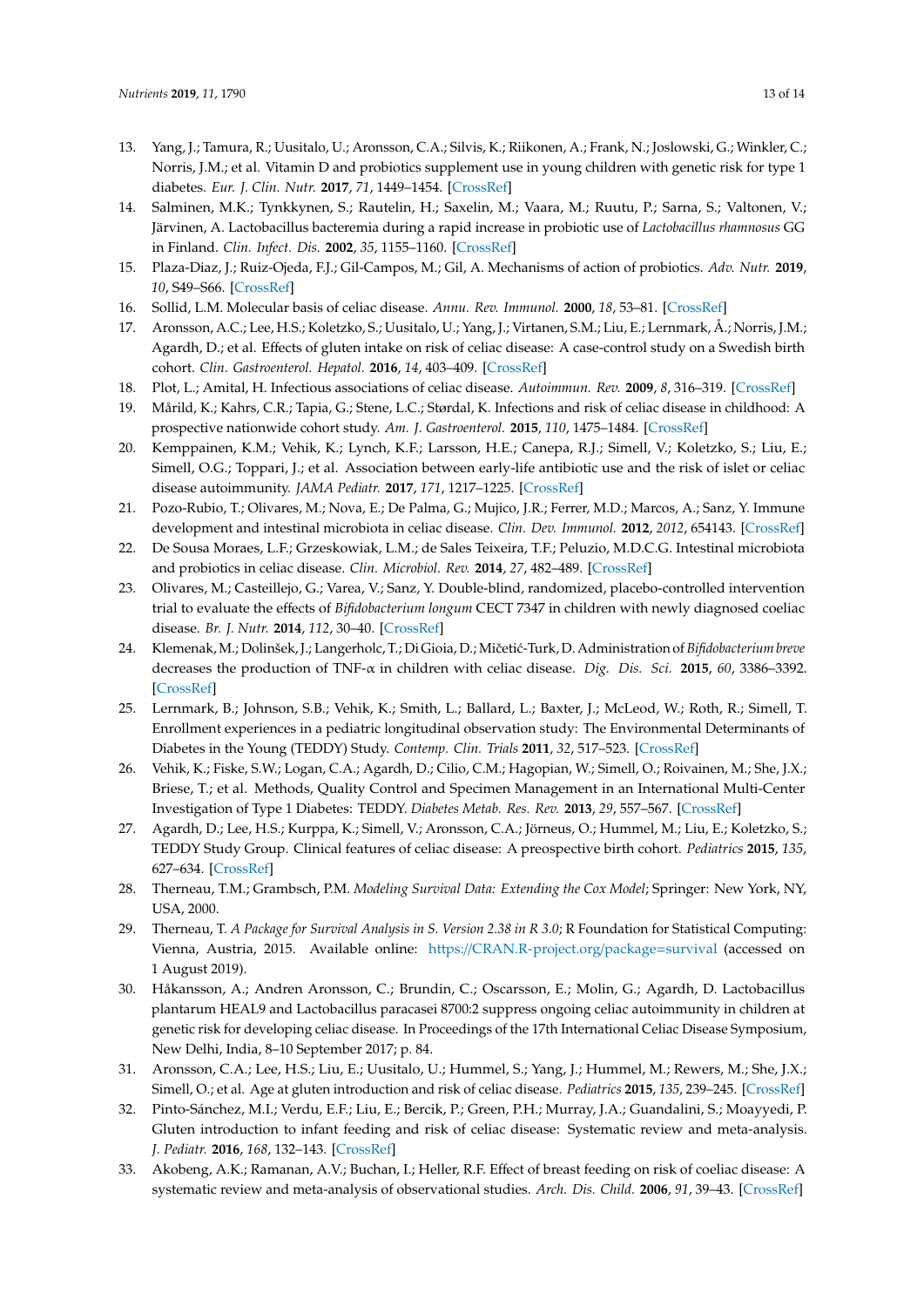- <span id="page-13-0"></span>34. Bittker, S.S.; Bell, K.R. Potential risk factors for celiac disease in childhood: A case-control epidemiological survey. *Clin. Exp. Gastroenterol.* **2019**, *12*, 303–319. [\[CrossRef\]](http://dx.doi.org/10.2147/CEG.S210060)
- <span id="page-13-1"></span>35. Sander, S.D.; Andersen, A.M.N.; Murray, J.A.; Karlstad, Ø.; Husby, S.; Størdal, K. Association between antibiotics in the first year of life and celiac disease. *Gastroenterology* **2019**, *156*, 2217–2229. [\[CrossRef\]](http://dx.doi.org/10.1053/j.gastro.2019.02.039)
- <span id="page-13-2"></span>36. Chau, K.; Lau, E.; Greenberg, S.; Jacobson, S.; Yazdani-Brojeni, P.; Verma, N.; Koren, G. Probiotics for infantile colic: A randomized, double-blind, placebo-controlled trial investigating *Lactobacillus reuteri* DSM 17938. *J. Pediatr.* **2015**, *166*, 74–78. [\[CrossRef\]](http://dx.doi.org/10.1016/j.jpeds.2014.09.020)
- <span id="page-13-3"></span>37. Pärtty, A.; Isolauri, E. Gut microbiota and infant distress—The association between compositional development of the gut microbiota and fussing and crying in early infancy. *Microb. Ecol. Health Dis.* **2012**, *23*, 18577. [\[CrossRef\]](http://dx.doi.org/10.3402/mehd.v23i0.18577)
- <span id="page-13-4"></span>38. De Weerth, C.; Fuentes, S.; Puylaert, P.; de Vos, W.M. Intestinal microbiota of infants with colic: Development and specific signatures. *Pediatrics* **2013**, *131*, e550–e558. [\[CrossRef\]](http://dx.doi.org/10.1542/peds.2012-1449)
- <span id="page-13-5"></span>39. Cenit, M.C.; Olivares, M.; Codoner-Franch, P.; Sanz, Y. Intestinal microbiota and celiac disease: Cause, consequence or co-evolution? *Nutrients* **2015**, *7*, 6900–6923. [\[CrossRef\]](http://dx.doi.org/10.3390/nu7085314)
- <span id="page-13-6"></span>40. Gelfand, A.A.; Thomas, K.C.; Goadsby, P.J. Before the headache. Infant colic as an early life expression of migraine. *Neurology* **2012**, *79*, 1392–1396. [\[CrossRef\]](http://dx.doi.org/10.1212/WNL.0b013e31826c1b7b)
- <span id="page-13-7"></span>41. Van Hemert, S.; Breedveld, A.C.; Rovers, J.M.; Vermeiden, J.P.; Witteman, B.J.; Smits, M.G.; de Roos, N.M. Migraine associated with gastrointestinal disorders: Review of the literature and clinical implications. *Front. Neurol.* **2014**, *5*, 241. [\[CrossRef\]](http://dx.doi.org/10.3389/fneur.2014.00241)
- <span id="page-13-8"></span>42. Laursen, M.F.; Bahl, M.I.; Michaelsen, K.F.; Licht, T.R. First foods and gut microbes. *Front. Microbiol.* **2017**, *8*, 356. [\[CrossRef\]](http://dx.doi.org/10.3389/fmicb.2017.00356)
- <span id="page-13-9"></span>43. Cristofori, F.; Indrio, F.; Miniello, V.L.; De Angelis, M.; Francavilla, R. Probiotics in celiac disease. *Nutrients* **2018**, *10*, 1824. [\[CrossRef\]](http://dx.doi.org/10.3390/nu10121824)
- <span id="page-13-10"></span>44. Gueimonde, M.; Sánchez, B. Enhancing probiotic stability in industrial processes. *Microb. Ecol. Health Dis.* **2012**, *23*. [\[CrossRef\]](http://dx.doi.org/10.3402/mehd.v23i0.18562)



© 2019 by the authors. Licensee MDPI, Basel, Switzerland. This article is an open access article distributed under the terms and conditions of the Creative Commons Attribution (CC BY) license (http://[creativecommons.org](http://creativecommons.org/licenses/by/4.0/.)/licenses/by/4.0/).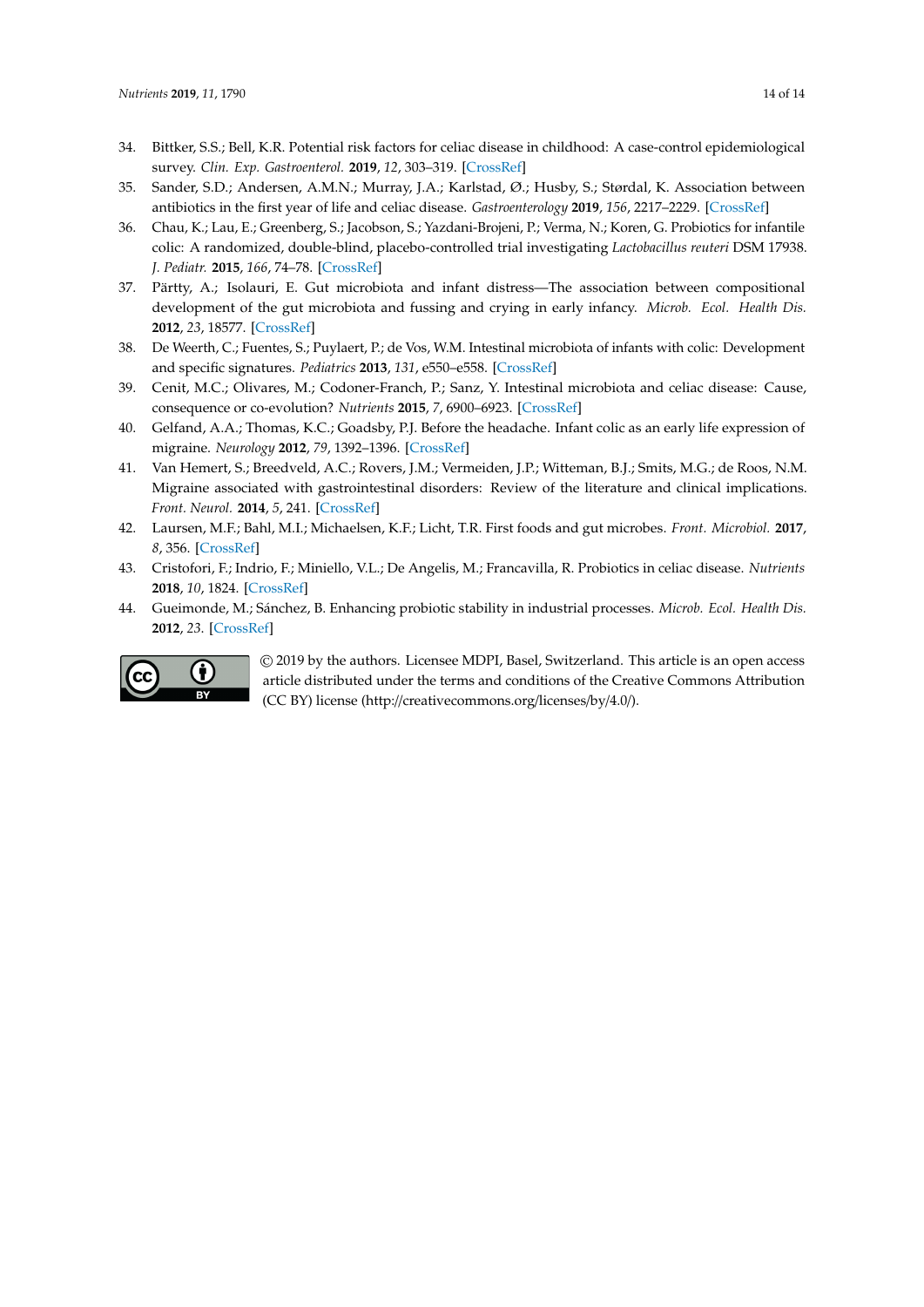**Table S1**. High risk HLA genotypes followed in TEDDY.

| <b>HLA</b> genotypes |                                                            | Abbreviation                    | FDR with<br>T <sub>1</sub> D | <b>General</b><br>population |
|----------------------|------------------------------------------------------------|---------------------------------|------------------------------|------------------------------|
| $\mathbf{A}$         | DR4-DQA1*03:0X-DQB1*03:02 / DR3-<br>DQA1*05:01-DQB1*02:01  | DR3-DQ2/DR4-<br>DO <sub>8</sub> | Y                            | Y                            |
| B                    | DR4-DQA1*03:0X-DQB1*03:02 / DR4-<br>DQA1*03:0X-DQB1*03:02  | DR4-DQ8/DR4-<br>DO <sub>8</sub> | Y                            | Y                            |
| $\mathbf C$          | DR4-DQA1*03:0X-DQB1*03:02 / DR8-<br>DQA1*04:01-DQB1*04:02  | DR4-DQ8/DR8-<br>DQ4             | $\mathbf{Y}$                 | $\mathbf Y$                  |
| $\mathbf D$          | DR3-DQA1*05:01-DQB1*02:01 / DR3-<br>DQA1*05:01-DQB1*02:01  | DR3-DQ2/DR3-<br>DQ <sub>2</sub> | $\mathbf{Y}$                 | Y                            |
| ${\bf E}$            | DR4-DQA1*03:0X-DQB1*03:02 / DR4-<br>DQA1*03:0X-DQB1*02:0X  | DR4/DR4b                        | $\mathbf{Y}$                 | $\mathbf N$                  |
| $\mathbf F$          | DR4-DQA1*03:0X-DQB1*03:02 / DR1-<br>DQA1*01:01-DQB1*05:01  | DR4/DR1                         | $\mathbf{Y}$                 | $\mathbf N$                  |
| $\mathsf G$          | DR4-DQA1*03:0X-DQB1*03:02 / DR13-<br>DQA1*01:02-DQB1*06:04 | DR4/DR13                        | $\mathbf{Y}$                 | $\mathbf N$                  |
| H                    | DR4-DQA1*03:0X-DQB1*03:02 / DR9-<br>DQA1*03:0X-DQB1*03:03  | DR4/DR9                         | $\mathbf Y$                  | N                            |
| $\mathbf I$          | DR3-DQA1*05:01-DQB1*02:01 / DR9-<br>DQA1*030:X-DQB1*03:03  | DR3/DR9                         | Y                            | $\mathbf N$                  |

Abbreviations: FDR with T1D; first degree relative with type 1 diabetes

The genotypes reported in this study are in bold.

Note: For general population subjects, DR4 subtyping must exclude DRB1\*04:03. Acceptable alleles in the DR4 haplotype include both DQB1\*03:02 (shown) and \*03:04 (not shown). DR8‐ DQA1\*04:01‐DQB1\*04:02 is the only low risk HLA haplotype for celiac disease present in greater than 2% of subjects in the study cohort.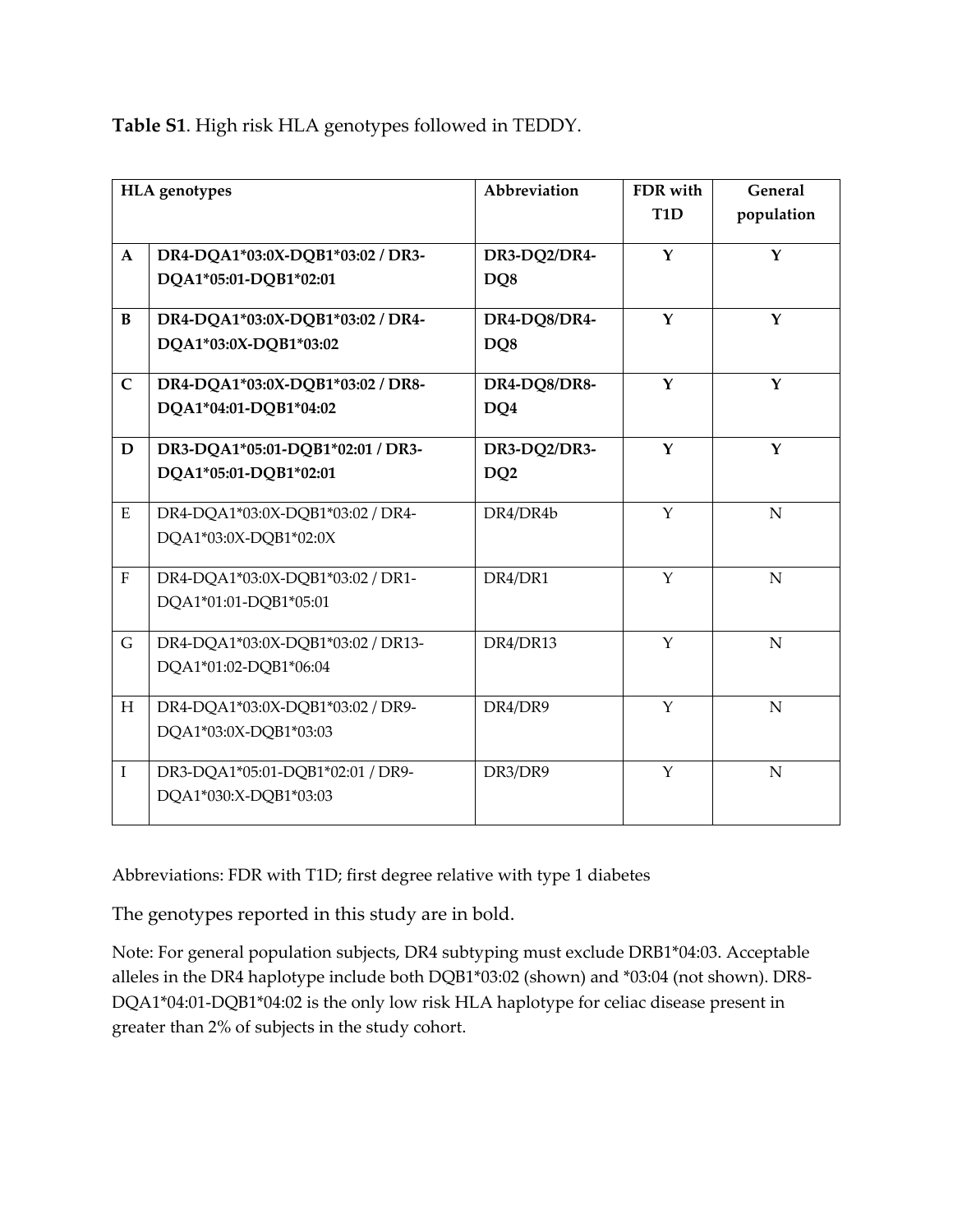